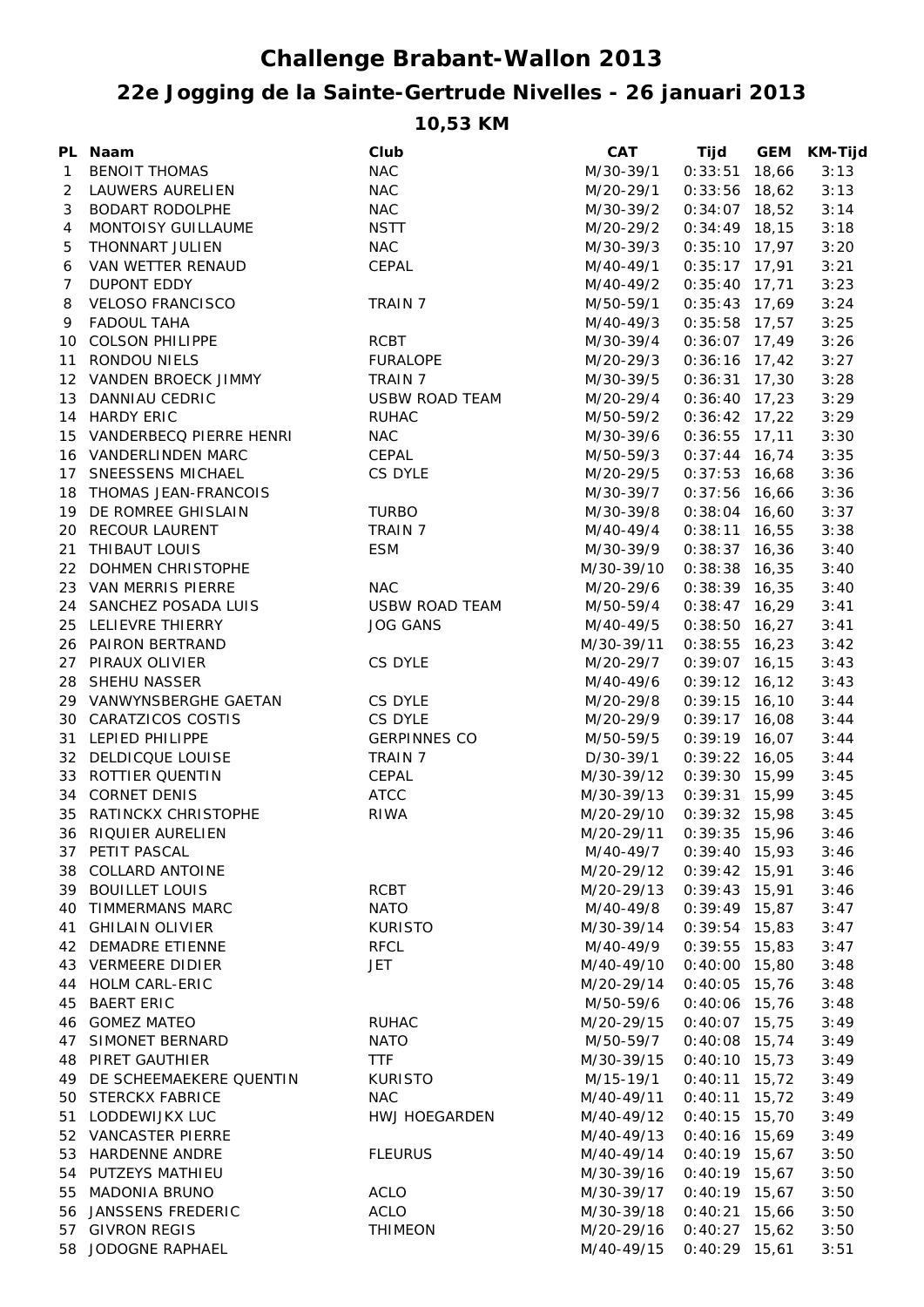| PL Naam                   | Club                  | <b>CAT</b> | Tijd            | GEM KM-Tijd |
|---------------------------|-----------------------|------------|-----------------|-------------|
| 59 BOUGARD FABIAN         |                       | M/30-39/19 | $0:40:34$ 15,57 | 3:51        |
| 60 NOUAMANI MOHAMMED      | <b>JOG GANS</b>       | M/40-49/16 | $0:40:44$ 15,51 | 3:52        |
| 61 JOSSEN LUC             |                       | M/50-59/8  | $0:40:45$ 15,50 | 3:52        |
| 62 SNOECK DIDIER          | <b>CEPAL</b>          | M/40-49/17 | $0:40:47$ 15,49 | 3:52        |
| 63 ANTOINE LUC            | <b>JET</b>            | M/30-39/20 | $0:40:50$ 15,47 | 3:53        |
| 64 PRAET JEAN-PAUL        |                       | M/50-59/9  | $0:40:51$ 15,47 | 3:53        |
| 65 VANDERZWALMEN SABINE   | <b>USBW ROAD TEAM</b> | D/30-39/2  | $0:40:52$ 15,46 | 3:53        |
| 66 DUBOIS MANUEL          |                       | M/30-39/21 | $0:40:55$ 15,44 | 3:53        |
| 67 CADO PAUL              | <b>FLEURUS</b>        | M/50-59/10 | $0:40:58$ 15,42 | 3:53        |
| 68 RYCKEN PIETER          | <b>NATO</b>           | M/50-59/11 | $0:41:06$ 15,37 | 3:54        |
| 69 BLANDIAU PHILIPPE      | <b>NAC</b>            | M/40-49/18 | $0:41:06$ 15,37 | 3:54        |
| 70 DE BOSSCHER STIJN      | LEEUWERI              | M/20-29/17 | $0:41:12$ 15,33 | 3:55        |
| 71 PIERRE FREDERIC        |                       | M/40-49/19 | $0:41:16$ 15,31 | 3:55        |
| 72 BINARD TANGUY          | <b>JACKFLY</b>        | M/30-39/22 | $0:41:18$ 15,30 | 3:55        |
| 73 VANDERLINDEN DIDIER    | CEPAL                 | M/40-49/20 | $0:41:20$ 15,29 | 3:56        |
| 74 JACQMIN SERGE          | <b>NAC</b>            | M/50-59/12 | $0:41:23$ 15,27 | 3:56        |
| 75 DE KEGHEL MARC         | <b>USBW ROAD TEAM</b> | M/50-59/13 | $0:41:24$ 15,26 | 3:56        |
| 76 DE DAPPER DAVID        | <b>CSF</b>            | M/40-49/21 | $0:41:26$ 15,25 | 3:56        |
| 77 JOLY ANNE              | <b>RCB</b>            | D/40-49/1  | $0:41:27$ 15,24 | 3:56        |
| 78 LORGE JEAN MARC        | RONVAU                | M/40-49/22 | $0:41:32$ 15,21 | 3:57        |
| 79 PATERNOSTER JULIEN     | <b>HOOIBERGLOPERS</b> | M/15-19/2  | $0:41:34$ 15,20 | 3:57        |
| 80 MENDES ANTONIO         | <b>NAC</b>            | M/40-49/23 | $0:41:40$ 15,16 | 3:57        |
| 81 BULTEAU BENOIT         | <b>JAMES</b>          | M/30-39/23 | $0:41:45$ 15,13 | 3:58        |
| 82 RAEKELBOOM DORIAN      |                       | M/15-19/3  | $0:41:48$ 15,11 | 3:58        |
| 83 DUBOIS MICHEL          |                       | M/40-49/24 | $0:41:53$ 15,08 | 3:59        |
| 84 ETIEN CHRISTOPHE       | RONVAU                | M/30-39/24 | $0:41:55$ 15,07 | 3:59        |
| 85 SNEESSENS MARC         | CS DYLE               | M/50-59/14 | $0:41:56$ 15,07 | 3:59        |
| 86 DEVICK EMILY           | <b>NAC</b>            | D/30-39/3  | $0:41:57$ 15,06 | 3:59        |
| 87 MONSIEUR MICHAEL       | <b>ATCC</b>           | M/30-39/25 | $0:41:57$ 15,06 | 3:59        |
| 88 MELIN THIERRY          | <b>NATO</b>           | M/50-59/15 | $0:41:58$ 15,05 | 3:59        |
| 89 VANDERHAEGEN SAMUEL    | SPEED X               | M/30-39/26 | $0:42:01$ 15,04 | 3:59        |
| 90 KEBIR AKLI             | CEPAL                 | M/20-29/18 | $0:42:02$ 15,03 | 4:00        |
| 91 GAROZIS VAGUELIS       | <b>NATO</b>           | M/30-39/27 | $0:42:11$ 14,98 | 4:00        |
| 92 POSKIN JULIEN          | <b>CPMV NAL</b>       | M/30-39/28 | $0:42:15$ 14,95 | 4:01        |
| 93 GIOVANNANGELO ESTELLE  | <b>ESM</b>            | M/60-69/1  | $0:42:20$ 14,92 | 4:01        |
| 94 JANQUART PIERRE        | <b>NAC</b>            | M/30-39/29 | $0:42:23$ 14,91 | 4:02        |
| 95 DE GROOT CHARLES       |                       | M/20-29/19 | $0:42:25$ 14,90 | 4:02        |
| 96 DE BIE WALTER          | <b>HOOIBERGLOPERS</b> | M/50-59/16 | $0:42:28$ 14,88 | 4:02        |
| 97 DUVAL VINCENT          | <b>RUHAC</b>          | M/20-29/20 | $0:42:34$ 14,84 | 4:03        |
| 98 DURITA ZOLIKA          | JET                   | M/40-49/25 | $0:42:39$ 14,81 | 4:03        |
| 99 SCHMIDT MAARTEN        | <b>CSF</b>            | M/30-39/30 | $0:42:43$ 14,79 | 4:03        |
| <b>100 BLANCKE HUGUES</b> | <b>ATCC</b>           | M/40-49/26 | $0:42:43$ 14,79 | 4:03        |
| 101 PAGE THIBAUT          | JE COURS A INCOURT    | M/30-39/31 | $0:42:50$ 14,75 | 4:04        |
| 102 BERGIERS CHRISTOPHE   |                       | M/40-49/27 | $0:42:52$ 14,74 | 4:04        |
| 103 ROZENBERG SANDRINE    | CEPAL                 | D/40-49/2  | $0:42:56$ 14,72 | 4:05        |
| 104 DE BACKER ERWIN       |                       | M/50-59/17 | $0:42:57$ 14,71 | 4:05        |
| 105 MARIEN BOTTE          |                       | M/15-19/4  | $0:42:57$ 14,71 | 4:05        |
| 106 DESCHEEMAEKERE PAUL   | <b>RCB</b>            | M/40-49/28 | $0:42:58$ 14,70 | 4:05        |
| 107 BONSIGNORE VINCENT    | ZENITUDE              | M/50-59/18 | $0:43:00$ 14,69 | 4:05        |
| 108 THIJS RUDY            | <b>FURALOPE</b>       | M/50-59/19 | $0:43:04$ 14,67 | 4:05        |
| 109 COUVREUR DIDIER       |                       | M/50-59/20 | $0:43:08$ 14,65 | 4:06        |
| 110 DEPER JULIEN          |                       | M/30-39/32 | $0:43:09$ 14,64 | 4:06        |
| 111 MANFRON ELISEO        | <b>JAMES</b>          | M/40-49/29 | $0:43:11$ 14,63 | 4:06        |
| 112 SOTTIAUX JEROME       | <b>TURBO</b>          | M/30-39/33 | $0:43:11$ 14,63 | 4:06        |
| 113 MARTIN YVES           |                       | M/30-39/34 | $0:43:12$ 14,63 | 4:06        |
| 114 BARATA HORACIO        | <b>KURISTO</b>        | M/40-49/30 | $0:43:15$ 14,61 | 4:06        |
| 115 NOULARD OLIVER        | JE COURS A INCOURT    | M/20-29/21 | $0:43:15$ 14,61 | 4:06        |
| 116 LEBACQ LOUIS          | AXA TEAM              | M/30-39/35 | $0:43:22$ 14,57 | 4:07        |
| 117 DENDAL DIDIER         |                       | M/50-59/21 | $0:43:22$ 14,57 | 4:07        |
| 118 RAVYTS ALAIN          |                       | M/50-59/22 | $0:43:28$ 14,54 | 4:08        |
| 119 HUME YVAN             | <b>NAC</b>            | M/60-69/2  | $0:43:36$ 14,49 | 4:08        |
| 120 PAX BERNARD           |                       | M/40-49/31 | $0:43:40$ 14,47 | 4:09        |
| 121 DESSY DAVID           | <b>NAC</b>            | M/30-39/36 | $0:43:48$ 14,42 | 4:10        |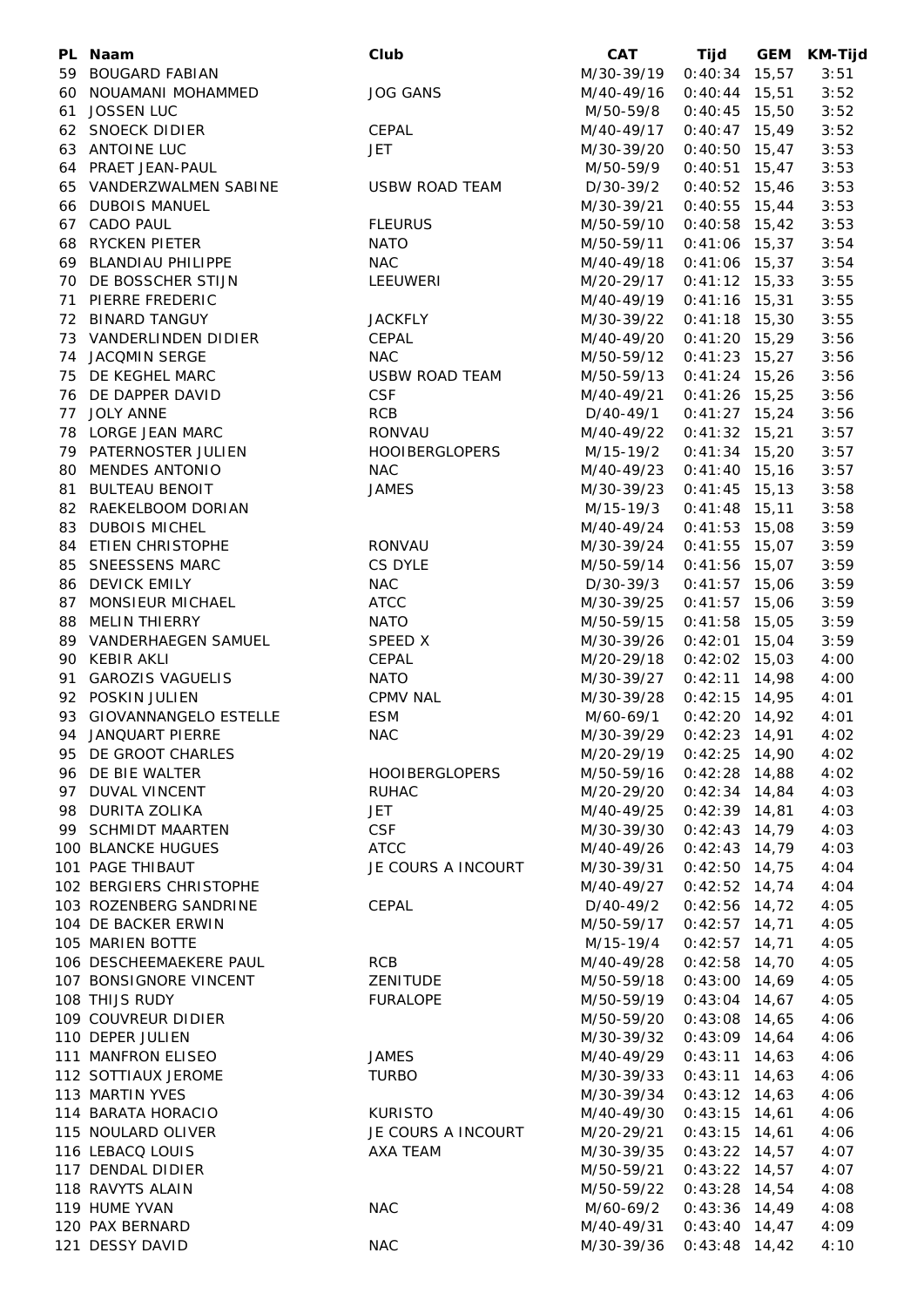| PL Naam                    | Club                    | CAT         | Tijd            | GEM | KM-Tijd |
|----------------------------|-------------------------|-------------|-----------------|-----|---------|
| 122 DUBOIS BERTRAND        |                         | M/30-39/37  | $0:43:49$ 14,42 |     | 4:10    |
| 123 PIGEOLET FRANCOIS      |                         | M/40-49/32  | $0:43:52$ 14,40 |     | 4:10    |
| 124 DEBLANDER BRUNO        | <b>NAC</b>              | M/50-59/23  | $0:43:55$ 14,39 |     | 4:10    |
| 125 MALCOURANT CYRILLE     | <b>OTC</b>              | M/30-39/38  | $0:43:59$ 14,36 |     | 4:11    |
| 126 PATERNOSTER CHRISTIAN  | <b>HOOIBERGLOPERS</b>   | M/40-49/33  | $0:44:07$ 14,32 |     | 4:11    |
| 127 VANACKERE GILLES       | ANTILOB                 | M/20-29/22  | $0:44:10$ 14,30 |     | 4:12    |
| 128 DEN HOUDIJKER DAVID    | <b>JOG BEER</b>         | M/30-39/39  | $0:44:14$ 14,28 |     | 4:12    |
| 129 MOUREAU SAM            | <b>TEST</b>             | M/30-39/40  | $0:44:17$ 14,27 |     | 4:12    |
| 130 VANCAMPENHOUT ISABELLE | WATERLOO RUNNERS        | $D/40-49/3$ | $0:44:17$ 14,27 |     | 4:12    |
| 131 GUSTIN SEBASTIEN       |                         | M/30-39/41  | $0:44:18$ 14,26 |     | 4:12    |
| 132 OREINS PIERRE          | RIWA                    | M/50-59/24  | $0:44:19$ 14,26 |     | 4:13    |
| 133 DEVOS RENE             | JE COURS A INCOURT      | M/50-59/25  | $0:44:25$ 14,22 |     | 4:13    |
| 134 PETIT CEDRIC           |                         | M/30-39/42  | $0:44:29$ 14,20 |     | 4:13    |
| 135 MARTIN OLIVIER         |                         | M/20-29/23  | $0:44:36$ 14,17 |     | 4:14    |
| 136 BELABBES ANGELIQUE     | CEPAL                   | D/30-39/4   | $0:44:36$ 14,17 |     | 4:14    |
| 137 SOMMEREYNS PHILIPPE    | <b>RONVAU</b>           | M/40-49/34  | $0:44:38$ 14,16 |     | 4:14    |
| 138 WAROQUIER YVES         | <b>BORN TO RUN</b>      |             | $0:44:41$ 14,14 |     | 4:15    |
| 139 VAN DESSEL JEAN-PAUL   | <b>JAMES</b>            | M/40-49/35  | $0:44:45$ 14,12 |     |         |
|                            |                         | M/50-59/26  |                 |     | 4:15    |
| 140 VAN DEN BROECK MARC    | <b>HOOIBERGLOPERS</b>   | M/50-59/27  | $0:44:52$ 14,08 |     | 4:16    |
| 141 WYNS JOS               | <b>HULS</b>             | M/60-69/3   | $0:44:53$ 14,08 |     | 4:16    |
| 142 MAGRITTE OLIVIER       | <b>NAC</b>              | M/40-49/36  | $0:44:56$ 14,06 |     | 4:16    |
| 143 PETRU FARCAS           | <b>BJB</b>              | M/40-49/37  | $0:44:59$ 14,05 |     | 4:16    |
| 144 MAJKOWSKI JOËL         |                         | M/30-39/43  | $0:45:02$ 14,03 |     | 4:17    |
| 145 TELLIER CHRISTOPHE     | ANTILOB                 | M/30-39/44  | $0:45:06$ 14,01 |     | 4:17    |
| 146 LEJEUNE YVES           | B.V.L                   | M/50-59/28  | $0:45:09$ 13,99 |     | 4:17    |
| 147 GYSENS PHILIPPE        | <b>NAC</b>              | M/30-39/45  | $0:45:09$ 13,99 |     | 4:17    |
| 148 DE GEEST ALEXANDRE     |                         | M/40-49/38  | $0:45:10$ 13,99 |     | 4:17    |
| 149 LESOIL PHILIPPE        | ENJAMBEE                | M/40-49/39  | $0:45:11$ 13,98 |     | 4:17    |
| 150 QUINTELA DANIEL        |                         | M/40-49/40  | $0:45:14$ 13,97 |     | 4:18    |
| 151 KEVERS JEAN            | <b>NAC</b>              | M/30-39/46  | $0:45:14$ 13,97 |     | 4:18    |
| 152 HAULAIT ALAIN          | <b>HAC</b>              | M/40-49/41  | $0:45:17$ 13,95 |     | 4:18    |
| 153 KUBORN XAVIER          |                         | M/30-39/47  | $0:45:20$ 13,94 |     | 4:18    |
| 154 HUYBRECHTS CYNTHIA     | <b>HULS</b>             | D/30-39/5   | $0:45:21$ 13,93 |     | 4:18    |
| 155 MEUNIER PHILIPPE       | <b>NAC</b>              | M/40-49/42  | $0:45:24$ 13,92 |     | 4:19    |
| 156 DE CREMER FABIAN       |                         | M/30-39/48  | $0:45:27$ 13,90 |     | 4:19    |
| 157 LIBERT DANIEL          | <b>ANTILOB</b>          | M/40-49/43  | $0:45:27$ 13.90 |     | 4:19    |
| 158 LALLEMAND LUC          | <b>CEPAL</b>            | M/50-59/29  | $0:45:30$ 13,89 |     | 4:19    |
| 159 DENEVE PIERRE          | CEPAL                   | M/50-59/30  | $0:45:32$ 13,88 |     | 4:19    |
| 160 POTTIEZ PHILIPPE       | <b>RUHAC</b>            | M/40-49/44  | $0:45:33$ 13,87 |     | 4:20    |
| 161 MC BEAN KEITH          |                         | M/50-59/31  | $0:45:35$ 13,86 |     | 4:20    |
| 162 MICHOTTE MARC          | <b>KURISTO</b>          | M/50-59/32  | $0:45:37$ 13,85 |     | 4:20    |
| 163 COUVREUR PATRICK       |                         | M/50-59/33  | $0:45:40$ 13,84 |     | 4:20    |
| 164 LETELLIER JEAN LUC     |                         | M/40-49/45  | $0:45:40$ 13,84 |     | 4:20    |
| 165 MUNAUT JEREMY          | <b>RC NAMUR</b>         | M/30-39/49  | $0:45:42$ 13,82 |     | 4:20    |
| 166 VANDAM JEAN            | <b>ANTILOB</b>          | M/50-59/34  | $0:45:43$ 13,82 |     | 4:20    |
| 167 SEYNAEDE EDOUARD       |                         | M/30-39/50  | $0:45:44$ 13,81 |     | 4:21    |
| 168 BENOIT MICHEL          | <b>NAC</b>              | M/50-59/35  | $0:45:44$ 13,81 |     | 4:21    |
| 169 PARSY DONAT            | ANTILOB                 | M/40-49/46  | $0:45:51$ 13,78 |     | 4:21    |
| 170 POSKIN THIERRY         |                         | M/50-59/36  | $0:45:55$ 13,76 |     | 4:22    |
| 171 THIBAUT VINCENT        |                         | M/30-39/51  | $0:45:58$ 13,74 |     | 4:22    |
| 172 AUBREE FRANCOIS        |                         | M/30-39/52  | $0:46:00$ 13,73 |     | 4:22    |
| 173 ALEXANDRE FRANCOISE    | USBW ROAD TEAM          | D/50-59/1   | $0:46:04$ 13,71 |     | 4:22    |
| 174 VIDICK JEAN LUC        | <b>MOOIBERGLOPERS</b>   | M/60-69/4   | $0:46:06$ 13,70 |     | 4:23    |
| 175 GODEFRIDI ISABELLE     |                         |             | $0:46:07$ 13,70 |     | 4:23    |
| 176 LEFORT JEAN MARIE      | RIWA<br><b>ENJAMBEE</b> | D/20-29/1   | $0:46:07$ 13,70 |     | 4:23    |
|                            |                         | M/60-69/5   |                 |     |         |
| 177 VAN LANGENDONCK LUC    |                         | M/40-49/47  | $0:46:11$ 13,68 |     | 4:23    |
| 178 PROBST PAUL            | <b>USBW ROAD TEAM</b>   | M/50-59/37  | $0:46:12$ 13,68 |     | 4:23    |
| 179 STORM JEAN-PAUL        |                         | M/40-49/48  | $0:46:12$ 13,68 |     | 4:23    |
| 180 HANNOTEAU GEOFFREY     | <b>GEO'S TRAINING</b>   | M/30-39/53  | $0:46:14$ 13,67 |     | 4:23    |
| 181 LECOLLEY FRANCOIS      | <b>RUHAC</b>            | M/30-39/54  | $0:46:16$ 13,66 |     | 4:24    |
| 182 CHAUSSIER FABRICE      | <b>RUHAC</b>            | M/40-49/49  | $0:46:16$ 13,66 |     | 4:24    |
| 183 CLOSSET REMI           |                         | M/15-19/5   | $0:46:19$ 13,64 |     | 4:24    |
| 184 APPART THIERRY         | <b>JCM</b>              | M/30-39/55  | $0:46:20$ 13,64 |     | 4:24    |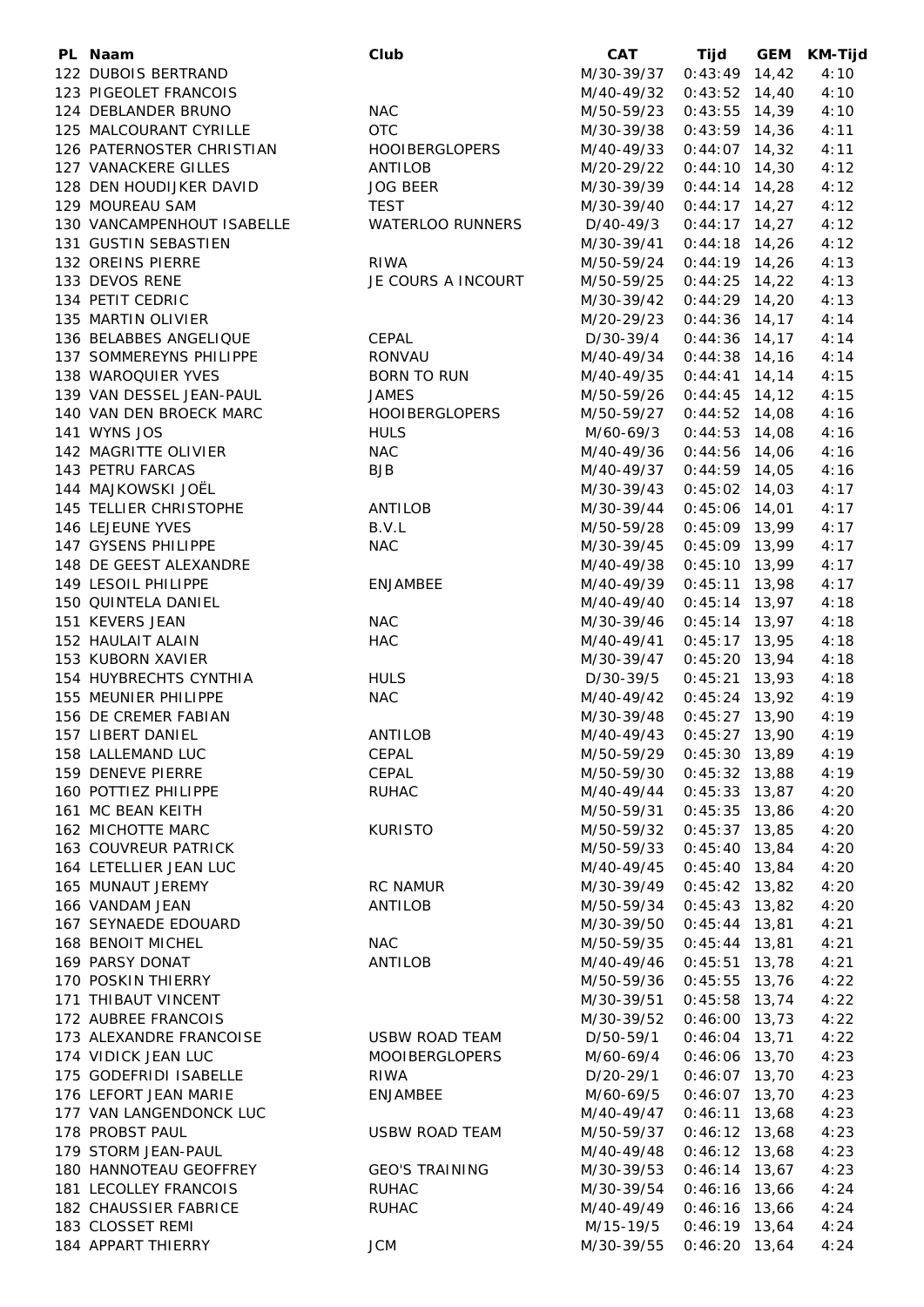| PL Naam                       | Club                  | <b>CAT</b> | Tijd            | GEM | <b>KM-Tijd</b> |
|-------------------------------|-----------------------|------------|-----------------|-----|----------------|
| 185 VERGAUWE LUC              | <b>BOCCALIN</b>       | M/40-49/50 | $0:46:22$ 13,63 |     | 4:24           |
| 186 REY PHILIPPE              |                       | M/50-59/38 | $0:46:23$ 13,62 |     | 4:24           |
| 187 DEKNOP ERIC               | <b>TURBO</b>          | M/40-49/51 | $0:46:27$ 13,60 |     | 4:25           |
| 188 KNOCKAERT PASCAL          |                       | M/40-49/52 | $0:46:28$ 13,60 |     | 4:25           |
| 189 DECLERCQ JOE              | CEPAL                 | M/50-59/39 | $0:46:28$ 13,60 |     | 4:25           |
| 190 DULIERE NATHALIE          | <b>JAMES</b>          | D/40-49/4  | $0:46:31$ 13,58 |     | 4:25           |
| 191 SCHOONEJANS PATRICK       | <b>NAC</b>            | M/30-39/56 | $0:46:31$ 13,58 |     | 4:25           |
| 192 ALOISANTONI MARCO         | <b>NAC</b>            | M/30-39/57 | $0:46:32$ 13,58 |     | 4:25           |
| 193 DEBRUYN THIERRY           | <b>JAMES</b>          | M/50-59/40 | $0:46:34$ 13,57 |     | 4:25           |
|                               |                       |            |                 |     |                |
| 194 PIERRE BENJAMIN           | <b>JAMES</b>          | M/15-19/6  | $0:46:34$ 13,57 |     | 4:25           |
| 195 DAMSTEN THIERRY           |                       | M/40-49/53 | $0:46:36$ 13,56 |     | 4:26           |
| 196 DAMBOIS THIERRY           | <b>VAC</b>            | M/40-49/54 | $0:46:36$ 13,56 |     | 4:26           |
| 197 QUERTEMONT CHRISTOPHE     |                       | M/40-49/55 | $0:46:39$ 13,54 |     | 4:26           |
| 198 ALLARD LAURENT            | <b>NAC</b>            | M/30-39/58 | $0:46:40$ 13,54 |     | 4:26           |
| 199 LAMBERT CHRISTOPHE        | <b>NAC</b>            | M/40-49/56 | $0:46:41$ 13,53 |     | 4:26           |
| 200 FERGUSSON CLAIRE          | BRUSSELSBLUEMOONH3    | D/30-39/6  | $0:46:43$ 13,52 |     | 4:26           |
| 201 COLMANT AURELIEN          | JE COURS A INCOURT    | M/30-39/59 | $0:46:43$ 13,52 |     | 4:26           |
| 202 JACQUY RUDY               | <b>GERPINNES CO</b>   | M/50-59/41 | $0:46:47$ 13,50 |     | 4:27           |
| 203 BAUWENS PHILIPPE          | <b>NAC</b>            | M/50-59/42 | $0:46:49$ 13,50 |     | 4:27           |
| 204 BISCOS DAVID              |                       | M/40-49/57 | $0:46:51$ 13,49 |     | 4:27           |
| 205 WERY ALAIN                | <b>ESM</b>            | M/50-59/43 | $0:46:52$ 13,48 |     | 4:27           |
| 206 BERREWAERTS ETIENNE       |                       | M/50-59/44 | $0:46:53$ 13,48 |     | 4:27           |
| 207 EECKHOUT MARC             | <b>JET</b>            | M/40-49/58 | $0:46:55$ 13,47 |     | 4:27           |
| 208 GERIN ERIC                | <b>BJB</b>            | M/40-49/59 | $0:46:55$ 13,47 |     | 4:27           |
| 209 PETIT NICOLAS             |                       | M/30-39/60 | $0:47:03$ 13,43 |     | 4:28           |
| 210 COLPAERT GUIDO            | <b>RC NAMUR</b>       | M/70 &+/1  | $0:47:05$ 13,42 |     | 4:28           |
| 211 ROOS JOEL                 |                       | M/40-49/60 | $0:47:07$ 13,41 |     | 4:28           |
| 212 DOR VINCENT               | ANTILOB               | M/30-39/61 | $0:47:08$ 13,40 |     | 4:29           |
| 213 CUSCHERA PINO             | <b>RUHAC</b>          | M/40-49/61 | $0:47:09$ 13,40 |     | 4:29           |
|                               |                       |            |                 |     |                |
| 214 GILLOT GAELLE             | <b>NAC</b>            | D/20-29/2  | $0:47:10$ 13,40 |     | 4:29           |
| 215 CHAMPAGNE JEAN-CHRISTOPHE | JE COURS A INCOURT    | M/30-39/62 | $0:47:12$ 13,39 |     | 4:29           |
| 216 DEBELLE FREDERIC          |                       | M/40-49/62 | $0:47:13$ 13,38 |     | 4:29           |
| 217 HAULAIT SANDRA            | CEPAL                 | D/30-39/7  | $0:47:17$ 13,36 |     | 4:29           |
| 218 LENGLAIS FRANK            | <b>ACLO</b>           | M/40-49/63 | $0:47:18$ 13,36 |     | 4:30           |
| 219 MEIRA Y DURAN OCTAVIO     |                       | M/50-59/45 | $0:47:18$ 13,36 |     | 4:30           |
| 220 DUMONT CARYL              | <b>NAC</b>            | M/30-39/63 | $0:47:19$ 13,35 |     | 4:30           |
| 221 PADOX GUILHEM             |                       | M/30-39/64 | $0:47:20$ 13,35 |     | 4:30           |
| 222 VANDELEENE PHILLIPPE      | <b>NAC</b>            | M/50-59/46 | $0:47:22$ 13,34 |     | 4:30           |
| 223 ACCARAIN PASCAL           | CEPAL                 | M/50-59/47 | $0:47:22$ 13,34 |     | 4:30           |
| 224 DESCAMPS LUC              | <b>JAMES</b>          | M/40-49/64 | $0:47:23$ 13,33 |     | 4:30           |
| 225 DELEPINE ANTOINE          | THE SPORTERS          | M/20-29/24 | $0:47:23$ 13,33 |     | 4:30           |
| 226 JOSSART ANTOINE           |                       | M/15-19/7  | $0:47:25$ 13,32 |     | 4:30           |
| 227 WILLAME DIDIER            |                       | M/40-49/65 | $0:47:26$ 13,32 |     | 4:30           |
| 228 SEVRIN ANTOINE            |                       | M/40-49/66 | $0:47:27$ 13,32 |     | 4:30           |
| 229 LACROIX BERNARD           | <b>NAC</b>            | M/60-69/6  | $0:47:28$ 13,31 |     | 4:30           |
| 230 MARCHAL LAURENT           |                       | M/30-39/65 | $0:47:29$ 13,31 |     | 4:31           |
| 231 DECORDE BERNARD           | <b>HAC</b>            | M/40-49/67 | $0:47:30$ 13,30 |     | 4:31           |
| 232 COMPERE MAXIME            |                       | M/20-29/25 | $0:47:31$ 13,30 |     | 4:31           |
| 233 DEHOUCK VIRGINIE          |                       | D/30-39/8  | $0:47:31$ 13,30 |     | 4:31           |
| 234 DOME MARC                 |                       |            |                 |     |                |
|                               | TRIA ATH              | M/40-49/68 | $0:47:32$ 13,29 |     | 4:31           |
| 235 SURQUIN JEAN-LUC          | <b>USBW ROAD TEAM</b> | M/40-49/69 | $0:47:32$ 13,29 |     | 4:31           |
| 236 HUGE THIBAUT              |                       | M/30-39/66 | $0:47:33$ 13,29 |     | 4:31           |
| 237 VAN LANDSCHOOT LOIC       | <b>RUHAC</b>          | M/15-19/8  | $0:47:33$ 13,29 |     | 4:31           |
| 238 MATTART DENIS             | <b>ENJAMBEE</b>       | M/20-29/26 | $0:47:34$ 13,28 |     | 4:31           |
| 239 COLMANT OLIVIER           | JE COURS A INCOURT    | M/50-59/48 | $0:47:35$ 13,28 |     | 4:31           |
| 240 BARBIER LAURENT           |                       | M/40-49/70 | $0:47:35$ 13,28 |     | 4:31           |
| 241 DECROIX MARC              | CEPAL                 | M/50-59/49 | $0:47:36$ 13,27 |     | 4:31           |
| 242 DE BAST SIMON             |                       | M/30-39/67 | $0:47:36$ 13,27 |     | 4:31           |
| 243 LEBON DOMINIQUE           | CEPAL                 | M/50-59/50 | $0:47:37$ 13,27 |     | 4:31           |
| 244 PINDEVILLE CHRISTIAN      | <b>RIWA</b>           | M/60-69/7  | $0:47:37$ 13,27 |     | 4:31           |
| 245 THIBAUT MARC              |                       | M/40-49/71 | $0:47:38$ 13,26 |     | 4:31           |
| 246 BLONDEAU PIERRE           |                       | M/30-39/68 | $0:47:39$ 13,26 |     | 4:32           |
| 247 EDRIAT NATHALIE           | <b>NAC</b>            | D/40-49/5  | $0:47:39$ 13,26 |     | 4:32           |
|                               |                       |            |                 |     |                |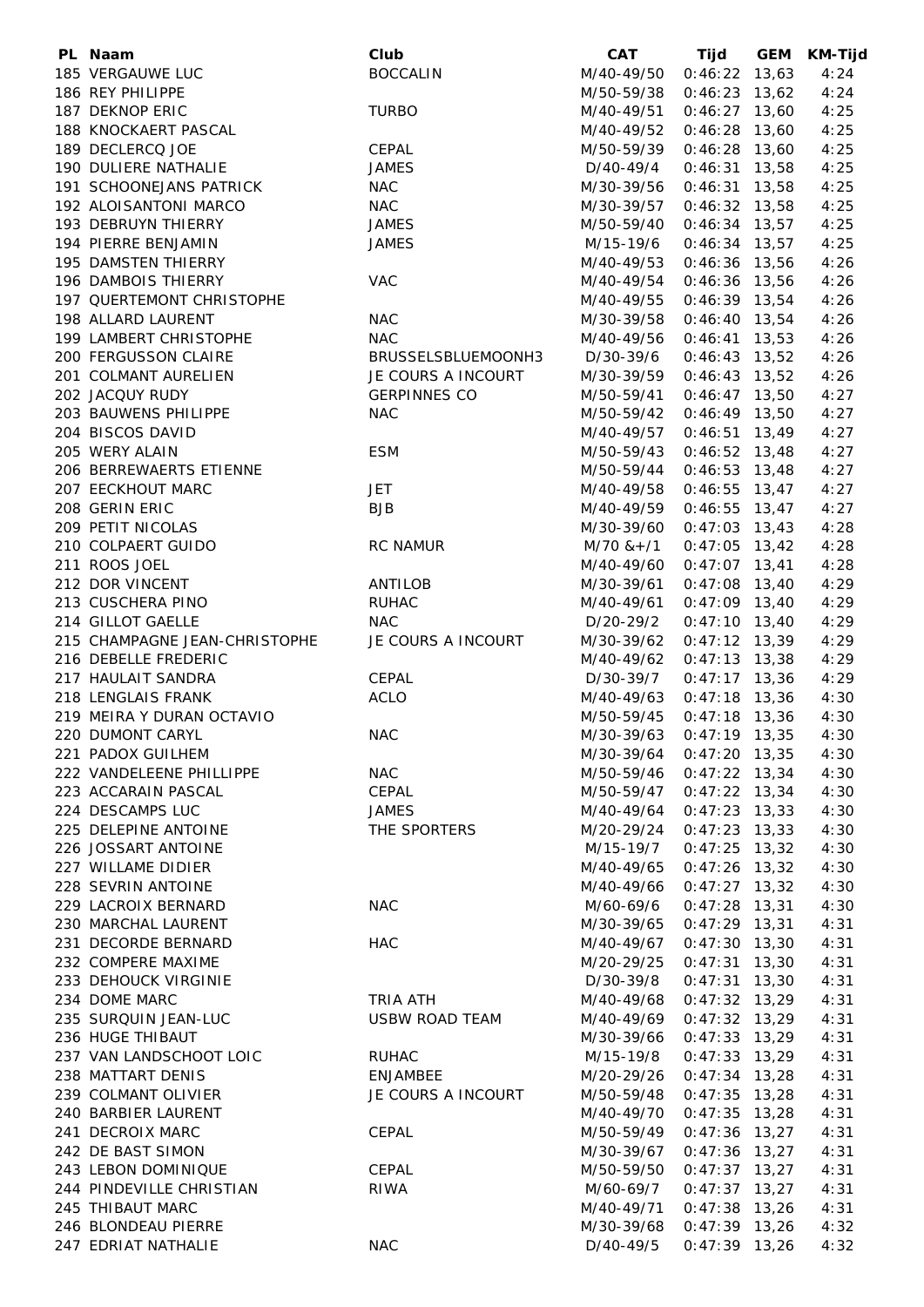| PL Naam                     | Club                  | <b>CAT</b>  | Tijd            | GEM | <b>KM-Tijd</b> |
|-----------------------------|-----------------------|-------------|-----------------|-----|----------------|
| 248 COLSON BENOIT           | <b>NAC</b>            | M/40-49/72  | $0:47:40$ 13,25 |     | 4:32           |
| 249 TIREZ ESTELLE           | CEPAL                 | D/50-59/2   | $0:47:40$ 13,25 |     | 4:32           |
| 250 FURNARI ROBERTO         | <b>JET</b>            | M/50-59/51  | $0:47:41$ 13,25 |     | 4:32           |
| 251 KLEIN STEPHAN           | <b>RUHAC</b>          | M/30-39/69  | $0:47:43$ 13,24 |     | 4:32           |
| 252 OOST JEAN-FRANCOIS      |                       | M/40-49/73  | $0:47:44$ 13,24 |     | 4:32           |
| 253 HOLOFFE DIDIER          |                       | M/40-49/74  | $0:47:52$ 13,20 |     | 4:33           |
| 254 GREVISSE DAVID          | RONVAU                | M/30-39/70  | $0:47:53$ 13,19 |     | 4:33           |
| 255 FALQUE PIERRE           | <b>RCB</b>            | M/50-59/52  | $0:47:55$ 13,19 |     | 4:33           |
| 256 FINE PAUL               | <b>RCB</b>            | M/60-69/8   | $0:47:57$ 13,18 |     | 4:33           |
| 257 CAUDRON ALEXIS          |                       | M/40-49/75  | $0:48:00$ 13,16 |     | 4:34           |
| 258 JACQUES JEAN CHRSTOPHE  | <b>JAMES</b>          | M/20-29/27  | $0:48:01$ 13,16 |     | 4:34           |
|                             |                       |             |                 |     |                |
| 259 BULTEAU JEAN-PAUL       | <b>JAMES</b>          | M/50-59/53  | $0:48:02$ 13,15 |     | 4:34           |
| 260 MARTIN ARNAUD           | ZAJAC                 | M/20-29/28  | $0:48:05$ 13,14 |     | 4:34           |
| 261 ALLMAN MAX              | BRUSSELSBLUEMOONH3    | M/40-49/76  | $0:48:06$ 13,14 |     | 4:34           |
| 262 DE WULF LUC             | <b>ESM</b>            | M/50-59/54  | $0:48:07$ 13,13 |     | 4:34           |
| 263 STOCKMANS THIBAUT       |                       | M/30-39/71  | $0:48:07$ 13,13 |     | 4:34           |
| 264 BAIKRICH GUY            | <b>RCB</b>            | M/60-69/9   | $0:48:08$ 13,13 |     | 4:34           |
| 265 PHILIPPE THOMAS         | <b>ATCC</b>           | M/30-39/72  | $0:48:20$ 13,07 |     | 4:35           |
| 266 SIMEONS PATRICK         | THE SPORTERS          | M/30-39/73  | $0:48:20$ 13,07 |     | 4:35           |
| 267 LEEMANS FILIP           |                       | M/40-49/77  | $0:48:20$ 13,07 |     | 4:35           |
| 268 JACQMIN MICHEL          |                       | M/50-59/55  | $0:48:21$ 13,07 |     | 4:35           |
| 269 FEYS JEAN-LOUIS         | <b>FURALOPE</b>       | M/50-59/56  | $0:48:23$ 13,06 |     | 4:36           |
| 270 CARTIAUX MURIEL         | <b>RCB</b>            | D/40-49/6   | $0:48:24$ 13,05 |     | 4:36           |
| 271 DREZE CHRISTIAN         | <b>NAC</b>            | M/50-59/57  | $0:48:26$ 13,04 |     | 4:36           |
| 272 ROZENBLAT STEPHANE      | <b>NAC</b>            | M/40-49/78  | $0:48:28$ 13,04 |     | 4:36           |
| 273 LEMPEREUR JEAN LUC      | <b>KURISTO</b>        | M/50-59/58  | $0:48:31$ 13,02 |     | 4:36           |
| 274 POTY ALAIN              | <b>TEST</b>           | M/50-59/59  | $0:48:34$ 13,01 |     | 4:37           |
| 275 LE BUSSY ROGER          | <b>JAMES</b>          | M/50-59/60  | $0:48:37$ 13,00 |     | 4:37           |
| 276 VALCKE ALAIN            |                       | M/40-49/79  | $0:48:38$ 12,99 |     | 4:37           |
| 277 MERCENIER BENOIT        | ANTILOB               | M/30-39/74  | $0:48:38$ 12,99 |     | 4:37           |
| 278 HINNEKENS JEAN-PASCAL   | <b>USBW ROAD TEAM</b> | M/40-49/80  | $0:48:39$ 12,99 |     | 4:37           |
| 279 VANWYNSBERGHE BERRNARD  | <b>JAMES</b>          | M/50-59/61  | $0:48:39$ 12,99 |     | 4:37           |
| 280 DE LEENER JEAN-MARIE    | <b>NAC</b>            | M/50-59/62  | $0:48:40$ 12,98 |     | 4:37           |
| 281 LAUWERS BERNARD         | <b>NAC</b>            | M/50-59/63  | $0:48:41$ 12,98 |     | 4:37           |
| 282 VANDERGHEYNST DOMINIQUE | <b>NAC</b>            | M/50-59/64  | $0:48:43$ 12,97 |     | 4:38           |
| 283 ERTVELD ERIC            | <b>NAC</b>            | M/40-49/81  | $0:48:44$ 12,96 |     | 4:38           |
| 284 DE VROEDE NADINE        | USBW ROAD TEAM        | D/50-59/3   | $0:48:48$ 12,95 |     | 4:38           |
| 285 FIGEYS MANUEL           | <b>USBW ROAD TEAM</b> |             | $0:48:50$ 12,94 |     | 4:38           |
| 286 HENDRICKX PIERRE        | <b>JAMES</b>          | M/50-59/65  |                 |     |                |
|                             |                       | M/40-49/82  | $0:48:50$ 12,94 |     | 4:38           |
| 287 GARIN YVES              | <b>TITAN</b>          | M/40-49/83  | $0:48:50$ 12,94 |     | 4:38           |
| 288 LEGAT VINCENT           | <b>JAMES</b>          | M/50-59/66  | $0:48:51$ 12,93 |     | 4:38           |
| 289 PATTE BRUNO             | <b>CAROTTES</b>       | M/50-59/67  | $0:48:52$ 12,93 |     | 4:38           |
| 290 XHAET JEAN              | <b>JAMES</b>          | M/60-69/10  | $0:48:53$ 12,92 |     | 4:39           |
| 291 POT GERARD              |                       | M/50-59/68  | $0:48:55$ 12,92 |     | 4:39           |
| 292 CEULEMANS BERNARD       | <b>NAC</b>            | M/40-49/84  | $0:48:55$ 12,92 |     | 4:39           |
| 293 DODREMONT BENOIT        |                       | M/40-49/85  | $0:48:56$ 12,91 |     | 4:39           |
| 294 DELAUNOY INGRID         |                       | D/40-49/7   | $0:48:59$ 12,90 |     | 4:39           |
| 295 MATHELART PIERRE        | ANTILOB               | M/50-59/69  | $0:48:59$ 12,90 |     | 4:39           |
| 296 LAURENT ALAIN           | <b>NAC</b>            | M/50-59/70  | $0:49:00$ 12,89 |     | 4:39           |
| 297 MILLS TIMOTHY           | <b>RCB</b>            | M/50-59/71  | $0:49:01$ 12,89 |     | 4:39           |
| 298 TURBIAZ MICHEL          | PARA CL               | M/60-69/11  | $0:49:02$ 12,89 |     | 4:39           |
| 299 VALENTIN JOHANNA        | <b>TITAN</b>          | D/30-39/9   | $0:49:03$ 12,88 |     | 4:39           |
| 300 POOT LAURENT            | DE NATUU              | M/40-49/86  | $0:49:04$ 12,88 |     | 4:40           |
| 301 RIOTTE PASCAL           |                       | M/50-59/72  | $0:49:05$ 12,87 |     | 4:40           |
| 302 DERIDDER RODNEY         | JET                   | M/30-39/75  | $0:49:05$ 12,87 |     | 4:40           |
| 303 KUSSENEERS LUC          |                       | M/50-59/73  | $0:49:07$ 12,86 |     | 4:40           |
| 304 VERBOOMEN JEAN-LOUIS    | <b>USBW ROAD TEAM</b> | M/50-59/74  | $0:49:07$ 12,86 |     | 4:40           |
| 305 BERSON CHRISTIAN        | <b>NAC</b>            | M/50-59/75  | $0:49:10$ 12,85 |     | 4:40           |
| 306 BARBE CAROLINE          |                       | $D/20-29/3$ | $0:49:11$ 12,85 |     | 4:40           |
| 307 JACQUES MYRIAM          | CEPAL                 | D/50-59/4   | $0:49:12$ 12,84 |     | 4:40           |
| 308 PARADA-SANTIAGO DAVID   | JET                   | M/30-39/76  | $0:49:12$ 12,84 |     | 4:40           |
| 309 SURQUIN ANDRE           | <b>USBW ROAD TEAM</b> | M/50-59/76  | $0:49:17$ 12,82 |     | 4:41           |
| 310 POTTY LAURENT           | <b>RCB</b>            | M/30-39/77  | $0:49:19$ 12,81 |     | 4:41           |
|                             |                       |             |                 |     |                |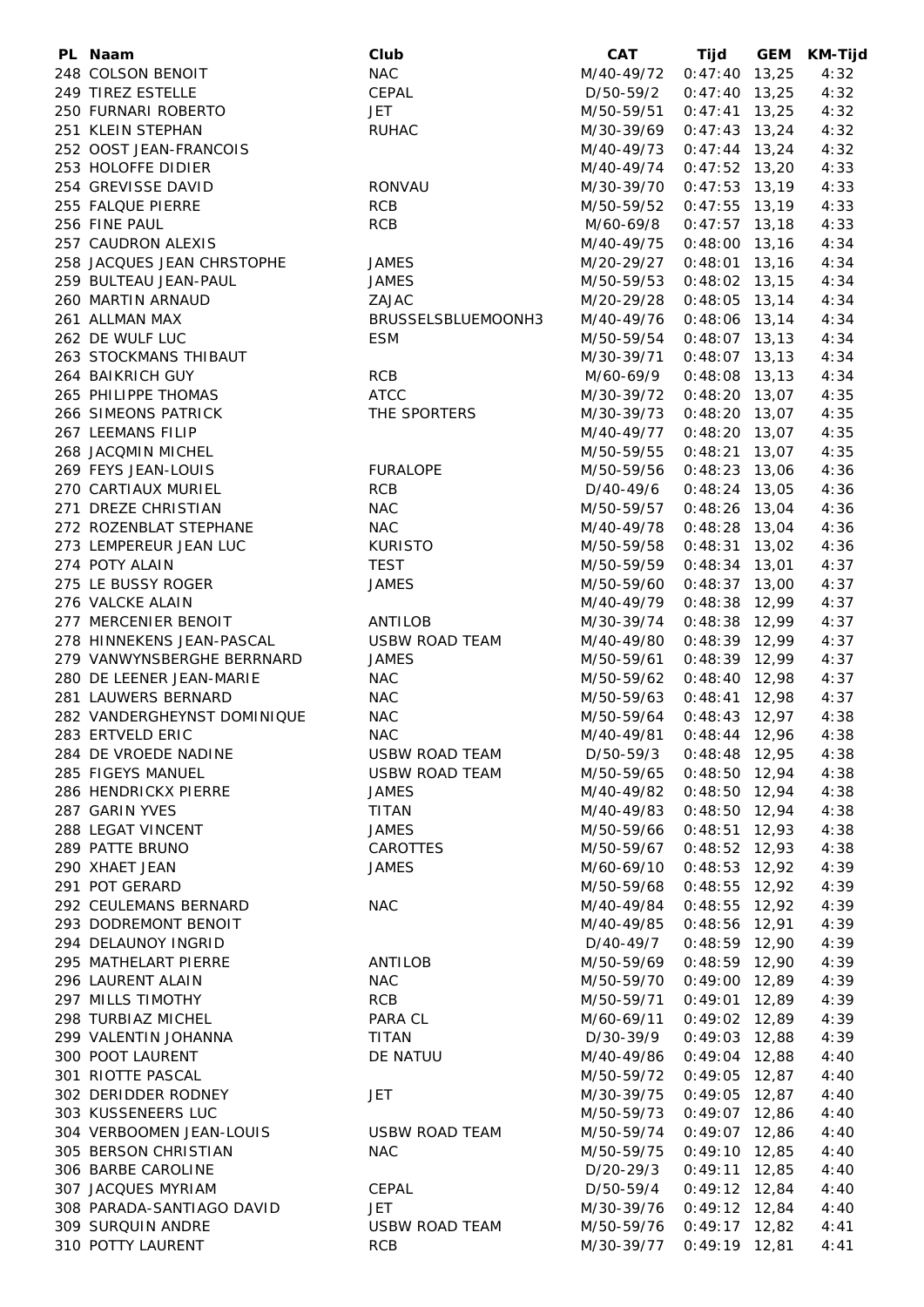| PL Naam                        | Club                  | <b>CAT</b>                | Tijd            | <b>GEM</b> | KM-Tijd |
|--------------------------------|-----------------------|---------------------------|-----------------|------------|---------|
| 311 CAUDERLIER FABIENNE        | <b>NAC</b>            | D/40-49/8                 | 0:49:25         | 12,79      | 4:42    |
| 312 WIELFAERT BERNARD          | ET CHIEV              | M/30-39/78                | $0:49:26$ 12,78 |            | 4:42    |
| 313 FOUQUETTE SEBASTIEN        | <b>RUHAC</b>          | M/40-49/87                | $0:49:27$ 12,78 |            | 4:42    |
| 314 BEYAERT MATTHIEU           |                       | M/30-39/79                | $0:49:28$ 12,77 |            | 4:42    |
| 315 DENUIT XAVIER              |                       | M/20-29/29                | $0:49:37$ 12,73 |            | 4:43    |
| 316 HOFFEN KATE                | <b>ACKO</b>           | D/40-49/9                 | $0:49:41$ 12,72 |            | 4:43    |
| 317 DEGROOTE NICOLAAS          | <b>IXEL</b>           | M/30-39/80                | $0:49:49$ 12,68 |            | 4:44    |
| 318 MONFORT PHILIPPE           | <b>HAC</b>            | M/40-49/88                | $0:49:49$ 12,68 |            | 4:44    |
| 319 D'HERDE MARC               | <b>NAC</b>            | M/40-49/89                | $0:49:51$ 12,67 |            | 4:44    |
| 320 MERCIER LUC                | <b>JAMES</b>          | M/50-59/77                | $0:49:53$ 12,67 |            | 4:44    |
| 321 WIGNY SABINE               | RC NAMUR              | D/30-39/10                | $0:49:54$ 12,66 |            | 4:44    |
| 322 TURLOT VALERIE             | <b>NAC</b>            | D/40-49/10                | $0:49:55$ 12,66 |            | 4:44    |
| 323 DURITA JANIKA              | JET                   | M/40-49/90                | $0:49:55$ 12,66 |            | 4:44    |
| 324 TORTOLANI ANGELO           | <b>STIB</b>           | M/30-39/81                | $0:49:57$ 12,65 |            | 4:45    |
| 325 SANGLIER GERARD            | ESM                   | M/50-59/78                | $0:49:57$ 12,65 |            | 4:45    |
| 326 DRUGMAND FABIAN            | <b>HAC</b>            | M/40-49/91                | $0:49:57$ 12,65 |            | 4:45    |
| 327 POUPELEER ALAIN            | COUROBAR              | M/50-59/79                | $0:50:01$ 12,63 |            | 4:45    |
| 328 HEYMANS STEPHANE           |                       | M/40-49/92                | $0:50:02$ 12,63 |            | 4:45    |
| 329 DEHU CHRISTOPHE            |                       | M/40-49/93                | $0:50:02$ 12,63 |            | 4:45    |
| 330 DEHU ALAIN                 |                       | M/40-49/94                | $0:50:05$ 12,61 |            | 4:45    |
| 331 DICKBURT VELAZQUEZ CHARLES |                       | M/30-39/82                | $0:50:06$ 12,61 |            | 4:45    |
| 332 VERBEEK JEAN-LUC           |                       | M/50-59/80                | $0:50:08$ 12,60 |            | 4:46    |
| 333 BROGNEZ LAURENT            |                       | M/30-39/83                | $0:50:08$ 12,60 |            | 4:46    |
| 334 SERON CLAUDE               | <b>UAC</b>            | M/60-69/12                | $0:50:12$ 12,59 |            | 4:46    |
| 335 CHARLIER BAUDOUIN          | <b>JET</b>            | M/60-69/13                | $0:50:16$ 12,57 |            | 4:46    |
| 336 LEMAIRE JEAN-FRANCOIS      |                       | M/30-39/84                | $0:50:19$ 12,56 |            | 4:47    |
| 337 LEBEAU ERIC                | <b>NATO</b>           | M/50-59/81                | $0:50:20$ 12,55 |            | 4:47    |
| 338 JADOT BENOIT               |                       | M/40-49/95                | $0:50:20$ 12,55 |            | 4:47    |
| 339 SCOUPPE GERY               |                       | M/50-59/82                | $0:50:21$ 12,55 |            | 4:47    |
| 340 SABUS MICHAEL              |                       | M/30-39/85                | $0:50:22$ 12,54 |            | 4:47    |
| 341 LECONTE NICOLAS            | <b>TURBO</b>          | M/20-29/30                | $0:50:24$ 12,54 |            | 4:47    |
| 342 PROVENZANO SYLVIA          | <b>ACLO</b>           | D/30-39/11                | $0:50:25$ 12,53 |            | 4:47    |
| 343 PATERNOSTRE JEAN-JACQUES   |                       | M/50-59/83                | $0:50:25$ 12,53 |            | 4:47    |
| 344 KWEMDEKE JEAN-CHRISTOPHE   | ACLO                  | M/40-49/96                | $0:50:27$ 12,52 |            | 4:47    |
| 345 VANPOUCKE JEAN             | <b>NAC</b>            | M/50-59/84                | $0:50:29$ 12,52 |            | 4:48    |
| 346 DEFRANGE CHRISTOPHE        | <b>RUHAC</b>          | M/30-39/86                | $0:50:29$ 12,52 |            | 4:48    |
| 347 DEBELLE STEPHANE           | <b>NAC</b>            | D/20-29/4                 | $0:50:30$ 12,51 |            | 4:48    |
| 348 FRENNET PHILIPPE           |                       | M/30-39/87                | $0:50:33$ 12,50 |            | 4:48    |
| 349 LAMBERT OLIVIER            |                       | M/40-49/97                | $0:50:33$ 12,50 |            | 4:48    |
| 350 HOUBART AGNES              | RONVAU                | D/40-49/11                | $0:50:33$ 12,50 |            | 4:48    |
| 351 VANDEN DRIESCH FRANCOIS    | <b>DACM</b>           | M/50-59/85                | $0:50:36$ 12,49 |            | 4:48    |
| 352 HUYGE FREDERIC             |                       | M/40-49/98                | $0:50:37$ 12,48 |            | 4:48    |
| 353 VANDEZANDE VINCENT         |                       | M/40-49/99                | $0:50:38$ 12,48 |            | 4:49    |
| 354 NAIKEN SEBASTIEN           | <b>JAMES</b>          | M/30-39/88                | $0:50:39$ 12,47 |            | 4:49    |
| 355 CARTE GAYLORD              |                       | M/30-39/89                | $0:50:41$ 12,47 |            | 4:49    |
| 356 GODEFRIDI THIERRY          |                       | M/60-69/14                | $0:50:42$ 12,46 |            | 4:49    |
| 357 PHAM FRANCOIS              |                       | M/30-39/90                | $0:50:42$ 12,46 |            | 4:49    |
| 358 GHEYSENS ANTOINE           | <b>JACKFLY</b>        | M/30-39/91                | $0:50:42$ 12,46 |            | 4:49    |
| 359 VAN LANCKER LAURENT        |                       | M/40-49/100               | $0:50:44$ 12,45 |            | 4:49    |
| 360 DELAERE CHRISTOPHE         | <b>JAMES</b>          | M/50-59/86                | $0:50:45$ 12,45 |            | 4:49    |
| 361 VANDIEST NICOLAS           | <b>RIWA</b>           | M/20-29/31                | $0:50:46$ 12,45 |            | 4:49    |
| 362 PIERRE STEPHANE            | <b>JAMES</b>          | M/40-49/101               | $0:50:46$ 12,45 |            | 4:49    |
| 363 DUREZ PATRICK              |                       | M/50-59/87                | $0:50:48$ 12,44 |            | 4:49    |
| 364 LECURIEUX-BELFOND JOANNA   | <b>USBW ROAD TEAM</b> | D/30-39/12                | $0:50:48$ 12,44 |            | 4:49    |
| 365 BYTHELL WILLIAM            |                       | M/60-69/15                | $0:50:49$ 12,43 |            | 4:50    |
| 366 BRONCHE ELIOTT             | <b>RUHAC</b>          | M/15-19/9                 | $0:50:50$ 12,43 |            | 4:50    |
| 367 LEROI CELINE               | <b>NAC</b>            | D/30-39/13                | $0:50:52$ 12,42 |            | 4:50    |
| 368 SELLESLAGH LIONEL          |                       | M/30-39/92                | $0:50:53$ 12,42 |            | 4:50    |
| 369 TASSET JEAN-MARC           | USBW ROAD TEAM        | M/40-49/102               | $0:50:53$ 12,42 |            | 4:50    |
| 370 ATATY CHRISTIAN            | <b>HAC</b>            | M/60-69/16                | $0:50:57$ 12,40 |            | 4:50    |
| 371 VAN HECKE GEORGES          | <b>JC ESTINNES</b>    | M/50-59/88                | $0:50:58$ 12,40 |            | 4:50    |
| 372 OPALFVENS SOPHIE           | USBW ROAD TEAM        | D/40-49/12                | $0:51:00$ 12,39 |            | 4:51    |
| 373 RESMINI FEDERICO           | <b>USBW ROAD TEAM</b> | M/40-49/103 0:51:02 12,38 |                 |            | 4:51    |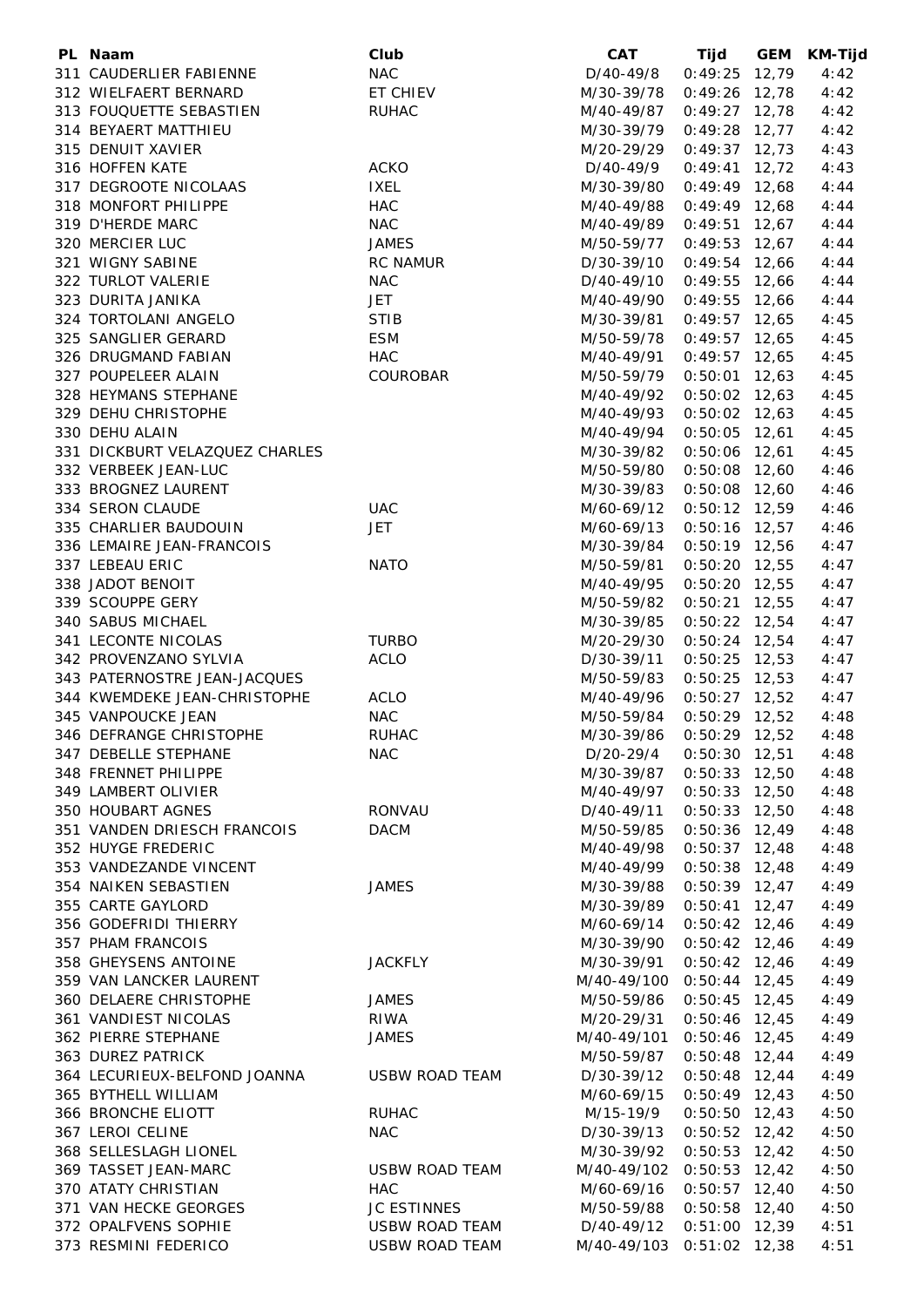| PL Naam                        | Club                  | <b>CAT</b>                | Tijd            | GEM | KM-Tijd |
|--------------------------------|-----------------------|---------------------------|-----------------|-----|---------|
| 374 GREGOIRE PIERRE            |                       | M/50-59/89                | $0:51:02$ 12,38 |     | 4:51    |
| 375 MEURICE PHILIPPE           | <b>KURISTO</b>        | M/30-39/93                | $0:51:09$ 12,35 |     | 4:51    |
| 376 PECHEUR SEBASTIEN          |                       | M/30-39/94                | $0:51:16$ 12,32 |     | 4:52    |
| 377 VAN DEN BERGE FABIAN       | <b>ACLO</b>           | M/40-49/104               | $0:51:18$ 12,32 |     | 4:52    |
| 378 GHERAILLE JEAN-MARC        |                       | M/40-49/105               | $0:51:19$ 12,31 |     | 4:52    |
| 379 LEJEUNE ALAIN              |                       | M/40-49/106               | $0:51:23$ 12,30 |     | 4:53    |
| 380 LECERF JEAN LUC            | <b>JOG GANS</b>       | M/50-59/90                | $0:51:23$ 12,30 |     | 4:53    |
| 381 NOEL BEATRICE              | <b>KURISTO</b>        | D/30-39/14                | $0:51:26$ 12,28 |     | 4:53    |
| 382 DETRY GHYSLAIN             |                       | M/20-29/32                | $0:51:33$ 12,26 |     | 4:54    |
| 383 COLON ROLAND               | <b>TITAN</b>          | M/50-59/91                | $0:51:34$ 12,25 |     | 4:54    |
| 384 BARY PIERRE                |                       | M/40-49/107               | $0:51:38$ 12,24 |     | 4:54    |
| 385 GROSSMANN BRUNO            | <b>NAC</b>            | M/40-49/108               | $0:51:39$ 12,23 |     | 4:54    |
| 386 MARCQ KARL                 | <b>USBW ROAD TEAM</b> | M/50-59/92                | $0:51:43$ 12,22 |     | 4:55    |
| 387 ROB VINCENT                | <b>STIB</b>           | M/20-29/33                | $0:51:46$ 12,20 |     | 4:55    |
| 388 COLLET BENOIT              | <b>NAC</b>            | M/30-39/95                | $0:51:47$ 12,20 |     | 4:55    |
| 389 LAEMONT JOHN               |                       | M/20-29/34                | $0:51:47$ 12,20 |     | 4:55    |
| 390 GOFFE NICOLAS              | <b>NAC</b>            | M/20-29/35                | $0:51:48$ 12,20 |     | 4:55    |
| 391 GYBELS SEBASTIEN           |                       | M/20-29/36                | $0:51:50$ 12,19 |     | 4:55    |
| 392 TOOLSEE SAIF               |                       | M/20-29/37                | $0:51:54$ 12,17 |     | 4:56    |
| 393 MASSAUT LAURENT            |                       | M/30-39/96                | $0:51:59$ 12,15 |     | 4:56    |
| 394 MARCHAL FREDERIC           | <b>SPT WAVRE</b>      | M/30-39/97                | $0:52:02$ 12,14 |     | 4:56    |
| 395 NEEFS BERT                 | HWJ HOEGARDEN         | M/50-59/93                | $0:52:04$ 12,13 |     | 4:57    |
| 396 GILLES LUDOVIC             |                       | M/20-29/38                | $0:52:04$ 12,13 |     | 4:57    |
| 397 HOUA MYRIAM                | <b>NAC</b>            | D/50-59/5                 | $0:52:06$ 12,13 |     | 4:57    |
| 398 GIROULLE LIONEL            |                       | M/30-39/98                | $0:52:08$ 12,12 |     | 4:57    |
| 399 SAMAIN PASCAL              | <b>TRIA ATH</b>       | M/40-49/109 0:52:09 12,12 |                 |     | 4:57    |
| 400 MATRAY GAUTHIER            |                       | M/30-39/99                | $0:52:10$ 12,11 |     | 4:57    |
| 401 CECCHI INGRID              | <b>RCB</b>            | D/30-39/15                | $0:52:13$ 12,10 |     | 4:58    |
| <b>402 BRAMS HUGUES</b>        | <b>JAMES</b>          | M/40-49/110 0:52:13 12,10 |                 |     | 4:58    |
| 403 HENDERYCKX PIERRE FRANCOIS | <b>ASBTD</b>          | M/50-59/94                | $0:52:13$ 12,10 |     | 4:58    |
| 404 AERTSEN PETER              |                       | M/50-59/95                | $0:52:16$ 12,09 |     | 4:58    |
| 405 TIELEMANS PHILIPPE         |                       | M/50-59/96                | $0:52:20$ 12,07 |     | 4:58    |
| 406 VAN CALSTER XAVIER         |                       | M/40-49/111               | $0:52:23$ 12,06 |     | 4:58    |
| 407 GONZALLEZ MADRID PILAR     | CEPAL                 | D/40-49/13                | $0:52:26$ 12,05 |     | 4:59    |
| 408 POULAIN ROLAND             | RONVAU                | $M/70$ & + $/2$           | $0:52:27$ 12,05 |     | 4:59    |
| 409 MAGOTTE OLIVIER            | <b>JAMES</b>          | M/40-49/112 0:52:30 12,03 |                 |     | 4:59    |
| 410 ABRASSART CHRISTIAN        |                       | M/50-59/97                | $0:52:31$ 12,03 |     | 4:59    |
| 411 HOUGARDY BRIGITTE          | <b>TEST</b>           | D/40-49/14                | $0:52:32$ 12,03 |     | 4:59    |
| 412 GOURDIN NICOLAS            |                       | M/20-29/39                | $0:52:32$ 12,03 |     | 4:59    |
| 413 LEHAIRE IVAN               | <b>JET</b>            | M/40-49/113               | $0:52:32$ 12,03 |     | 4:59    |
| 414 MONFORT VALENTIN           |                       | M/15-19/10                | $0:52:35$ 12,02 |     | 5:00    |
| 415 MAGOTTEAUX HUBERT          | <b>NAC</b>            | M/50-59/98                | $0:52:35$ 12,02 |     | 5:00    |
| 416 GHISLAIN KEVIN             |                       | M/20-29/40                | $0:52:37$ 12,01 |     | 5:00    |
| 417 SACRE JEAN-FRANCOIS        |                       | M/50-59/99                | $0:52:39$ 12,00 |     | 5:00    |
| 418 CROONENBERGHS BENOIT       | <b>JAMES</b>          | M/40-49/114               | $0:52:42$ 11,99 |     | 5:00    |
| 419 HERNAUT ISABELLE           | <b>NAC</b>            | D/50-59/6                 | $0:52:45$ 11,98 |     | 5:01    |
| 420 MACKONIENE INGA            | <b>JAMES</b>          | D/40-49/15                | $0:52:46$ 11,97 |     | 5:01    |
| 421 JAUNIAU DANIEL             | <b>NAC</b>            | M/50-59/100 0:52:46 11,97 |                 |     | 5:01    |
| 422 EQUINET FREDERIC           |                       | M/40-49/115               | $0:52:47$ 11,97 |     | 5:01    |
| 423 LAMBERT DAVID              |                       | M/30-39/100 0:52:48 11,97 |                 |     | 5:01    |
| 424 GREFFE PIERRE              | <b>RCB</b>            | M/30-39/101               | $0:52:50$ 11,96 |     | 5:01    |
| 425 VERHELLE LUDOVIC           |                       | M/40-49/116               | $0:52:50$ 11,96 |     | 5:01    |
| 426 BACHMANN MARC              |                       | M/50-59/101               | $0:52:54$ 11,94 |     | 5:01    |
| 427 CHABEAU VINCIANNE          | ANTILOB               | D/50-59/7                 | $0:52:55$ 11,94 |     | 5:02    |
| 428 GEERAERTS MAGALI           | <b>CSF</b>            | D/20-29/5                 | 0:52:56 11,94   |     | 5:02    |
| 429 WARNAU YVES                | <b>ENJAMBEE</b>       | M/60-69/17                | $0:52:56$ 11,94 |     | 5:02    |
| 430 SOETE JEREMY               |                       | M/20-29/41                | $0:52:58$ 11,93 |     | 5:02    |
| 431 JOLY MICHEL                | <b>NAC</b>            | M/40-49/117 0:52:59 11,92 |                 |     | 5:02    |
| 432 BAUDUIN DIDIER             | <b>NAC</b>            | M/40-49/118 0:53:00 11,92 |                 |     | 5:02    |
| 433 ABRAHAM LUC                | <b>USBW ROAD TEAM</b> | M/50-59/102 0:53:07 11,89 |                 |     | 5:03    |
| 434 STOFKOOPER BERNARD         |                       | M/50-59/103 0:53:07 11,89 |                 |     | 5:03    |
| 435 DENIES ERWIN               | <b>FURALOPE</b>       | M/30-39/102 0:53:07 11,89 |                 |     | 5:03    |
| 436 SCARNIET CHRISTIAN         | <b>ACLO</b>           | M/50-59/104 0:53:10 11,88 |                 |     | 5:03    |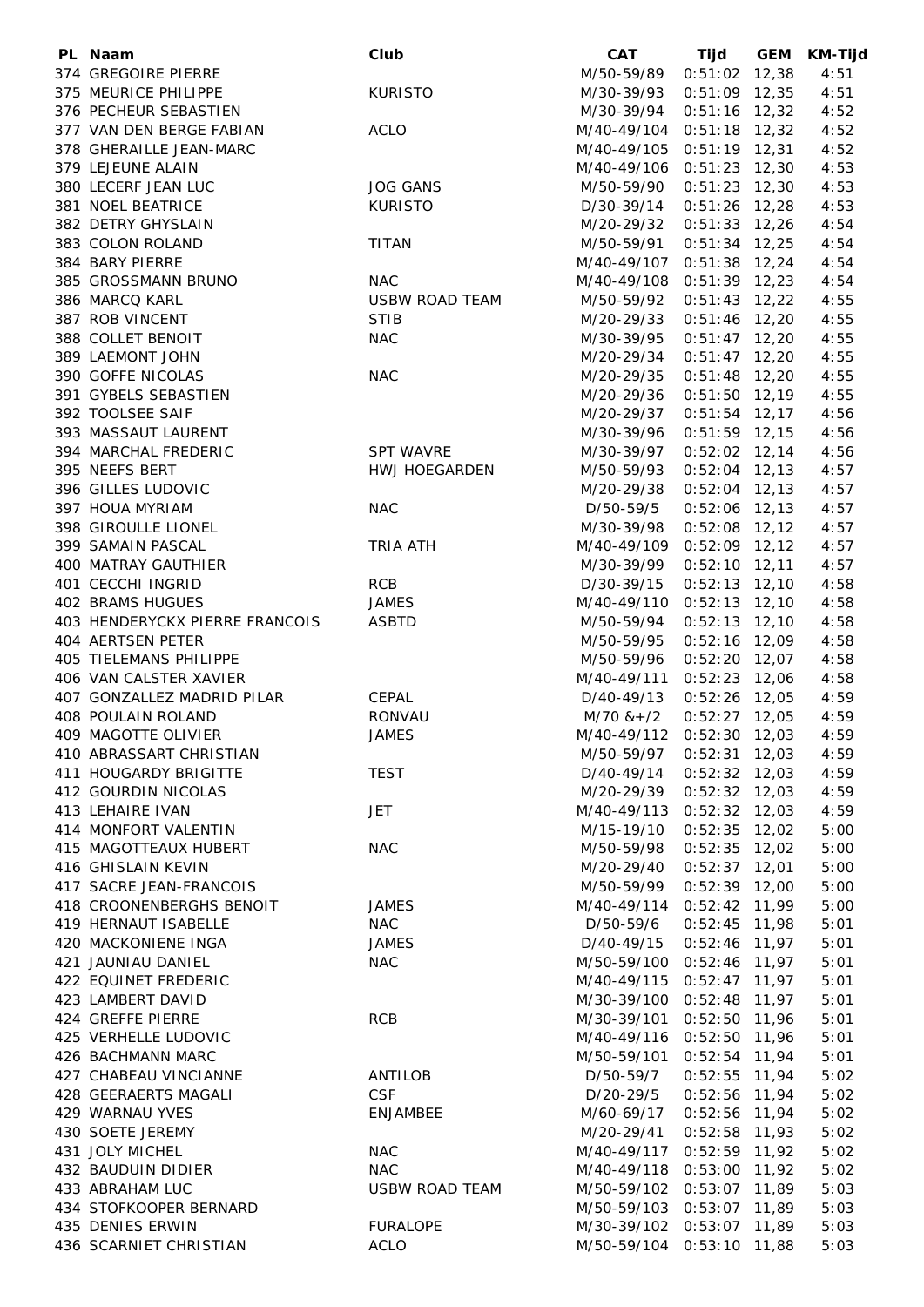| PL Naam                      | Club                  | <b>CAT</b>                  | Tijd            |       | GEM KM-Tijd |
|------------------------------|-----------------------|-----------------------------|-----------------|-------|-------------|
| 437 ROSNER ANNE              | <b>NATO</b>           | D/50-59/8                   | 0:53:11         | 11,88 | 5:03        |
| 438 BOVY DANIEL              | <b>NAC</b>            | M/60-69/18                  | $0:53:15$ 11,86 |       | 5:03        |
| 439 DROUILLON PHILIPPE       | <b>NAC</b>            | M/40-49/119                 | $0:53:17$ 11,86 |       | 5:04        |
| 440 COOLS CHRISTIAN          | <b>JAMES</b>          | M/50-59/105                 | $0:53:20$ 11,85 |       | 5:04        |
| 441 DURIEUX ALAIN            |                       | M/40-49/120                 | 0:53:21         | 11,84 | 5:04        |
| 442 KAISIN GUILLAUME         |                       | M/20-29/42                  | $0:53:23$ 11,84 |       | 5:04        |
| 443 LEBEAU MARIANNE          | <b>USBW ROAD TEAM</b> | D/40-49/16                  | $0:53:24$ 11,83 |       | 5:04        |
| 444 DESCAMPS PIERRE          | <b>JAMES</b>          | M/40-49/121                 | $0:53:24$ 11,83 |       | 5:04        |
| 445 ROB BENOIT               | <b>STIB</b>           | M/20-29/43                  | $0:53:27$ 11,82 |       | 5:05        |
| 446 VICAIRE ALICE            | <b>NAC</b>            | D/30-39/16                  | $0:53:32$ 11,80 |       | 5:05        |
| 447 CUMPS DOMINIQUE          | <b>FURALOPE</b>       | M/50-59/106                 | $0:53:33$ 11,80 |       | 5:05        |
| 448 FRANCART RENAUD          |                       | M/30-39/103                 | $0:53:34$ 11,79 |       | 5:05        |
| 449 GODEAU ARIANE            | JET                   | D/40-49/17                  | $0:53:35$ 11,79 |       | 5:05        |
| 450 SOUPART CAROLINE         | <b>NAC</b>            | D/40-49/18                  | $0:53:44$ 11,76 |       | 5:06        |
| 451 GENET GEOFFREY           | AC BBS                | M/30-39/104                 | $0:53:47$ 11,75 |       | 5:06        |
| 452 STOURME CLAUDE           |                       | M/50-59/107                 | $0:53:49$ 11,74 |       | 5:07        |
| 453 MATHIEU MICHEL           |                       | M/50-59/108                 | $0:53:51$ 11,73 |       | 5:07        |
| 454 OGMEN CANAN              | <b>NAC</b>            | D/40-49/19                  | $0:53:52$ 11,73 |       | 5:07        |
| 455 GOBBERS ERIC             |                       |                             |                 |       |             |
|                              |                       | M/40-49/122 0:53:53 11,73   |                 |       | 5:07        |
| 456 JORDAN ALAIN             | <b>NAC</b>            | M/50-59/109                 | $0:53:57$ 11,71 |       | 5:07        |
| 457 VANHAUDENARDE DAMIEN     |                       | M/30-39/105                 | $0:54:03$ 11,69 |       | 5:08        |
| 458 ALBERT MICHEL            | <b>MYSTERE</b>        | M/50-59/110 0:54:03 11,69   |                 |       | 5:08        |
| 459 FOVEL NATACHA            |                       | D/30-39/17                  | $0:54:06$ 11,68 |       | 5:08        |
| 460 BROCAL ERIC              |                       | M/40-49/123 0:54:07 11,67   |                 |       | 5:08        |
| 461 SCHMITZ NICOLAS          |                       | M/30-39/106 0:54:09 11,67   |                 |       | 5:09        |
| <b>462 STILMANT DENIS</b>    | <b>NAC</b>            | M/40-49/124 0:54:10 11,66   |                 |       | 5:09        |
| 463 COMPERE PHILIPPE         |                       | M/50-59/111 0:54:11 11,66   |                 |       | 5:09        |
| 464 LEHEMBRE REMY            |                       | M/30-39/107 0:54:11 11,66   |                 |       | 5:09        |
| 465 BOUCHEZ MARIE            |                       | D/20-29/6                   | $0:54:15$ 11,65 |       | 5:09        |
| 466 VLAEMINCK PHILIPE        | <b>USBW ROAD TEAM</b> | M/40-49/125 0:54:22 11,62   |                 |       | 5:10        |
| <b>467 DOUTRELIGNE HERVE</b> | <b>RIWA</b>           | M/50-59/112 0:54:26 11,61   |                 |       | 5:10        |
| <b>468 LEGAY PATRICK</b>     |                       | M/30-39/108 0:54:29 11,60   |                 |       | 5:10        |
| 469 LETELLIER MICHEL         |                       | M/50-59/113 0:54:30 11,59   |                 |       | 5:11        |
| 470 TUMELAIRE SOPHIE         | <b>JAMES</b>          | D/40-49/20                  | $0:54:33$ 11,58 |       | 5:11        |
| 471 BELLON BENOIT            | <b>ACLA</b>           | M/30-39/109                 | $0:54:35$ 11,57 |       | 5:11        |
| 472 CROIX FRANCOIS           |                       | M/30-39/110                 | $0:54:38$ 11,56 |       | 5:11        |
| 473 JORIS FREDERIC           |                       | M/30-39/111 0:54:39 11,56   |                 |       | 5:11        |
| 474 GODART ALEXANDRE         | <b>RUHAC</b>          | M/20-29/44                  | $0:54:40$ 11,56 |       | 5:11        |
| 475 BRUYERE JEAN-PAUL        | <b>RISC</b>           | M/50-59/114                 | $0:54:40$ 11,56 |       | 5:11        |
| 476 DELVAUX LOIC             |                       | M/30-39/112                 | $0:54:41$ 11,55 |       | 5:12        |
| 477 LECLERCQ DANIEL          | PARA CL               | M/50-59/115                 | $0:54:42$ 11,55 |       | 5:12        |
| 478 BAKER JOHN               | <b>FURALOPE</b>       | M/60-69/19                  | $0:54:43$ 11,55 |       | 5:12        |
| 479 TULPINCK GISELE          | <b>JAMES</b>          | D/50-59/9                   | $0:54:44$ 11,54 |       | 5:12        |
| 480 DUYCK NADINE             | USBW ROAD TEAM        | D/50-59/10                  | $0:54:46$ 11,54 |       | 5:12        |
| 481 DE MEES MARC             | <b>HOOIBERGLOPERS</b> | M/70 &+/3                   | $0:54:47$ 11,53 |       | 5:12        |
| 482 MASSART VICTOR           | <b>ACLO</b>           | M/60-69/20                  | $0:54:47$ 11,53 |       | 5:12        |
| 483 GLOIRE SIMON             |                       | M/15-19/11                  | $0:54:47$ 11,53 |       | 5:12        |
| 484 CAUBERGS GUY             | <b>HWJ HOEGARDEN</b>  | M/60-69/21                  | $0:54:49$ 11,53 |       | 5:12        |
| 485 RASSART PATRICK          | <b>ACLO</b>           | M/50-59/116 0:54:50 11,52   |                 |       | 5:12        |
| 486 ANTOINE JEAN-BAPTISTE    | <b>OCAN</b>           | M/20-29/45                  | $0:54:51$ 11,52 |       | 5:13        |
| <b>487 DELHAYE NICOLAS</b>   | <b>TEST</b>           | M/20-29/46                  | $0:54:52$ 11,52 |       | 5:13        |
| 488 SPEECKAEK DAVID          | <b>RUHAC</b>          | M/30-39/113 0:54:53 11,51   |                 |       | 5:13        |
| 489 VYGEN JIMMY              |                       | M/20-29/47                  | $0:54:53$ 11,51 |       | 5:13        |
| 490 HAESEBROEK HUGUES        |                       | M/30-39/114                 | $0:54:55$ 11,50 |       | 5:13        |
| 491 LEROY AMAURY             |                       | M/30-39/115 0:54:57 11,50   |                 |       | 5:13        |
| 492 MATHIEU CHRISTIAN        |                       | M/30-39/116  0:54:58  11,49 |                 |       | 5:13        |
| 493 WALRAVENS LEA            | <b>NAC</b>            | $D/60$ & +/1                | $0:54:59$ 11,49 |       | 5:13        |
| 494 BRASSEUR FLORENCE        |                       | D/40-49/21                  | $0:55:00$ 11,49 |       | 5:13        |
| 495 BERNARD PHILIPPE         |                       | M/40-49/126 0:55:00 11,49   |                 |       | 5:13        |
| 496 DIRICQ DOMINIQUE         | <b>NAC</b>            | M/50-59/117 0:55:03 11,48   |                 |       | 5:14        |
| 497 LENOBLE PASCAL           | <b>WAC</b>            | M/50-59/118 0:55:03 11,48   |                 |       | 5:14        |
| 498 CROUQUET FRANCIS         | <b>TAF</b>            | M/60-69/22 0:55:07 11,46    |                 |       | 5:14        |
| 499 LATINIS ERIC             |                       | M/50-59/119 0:55:08 11,46   |                 |       | 5:14        |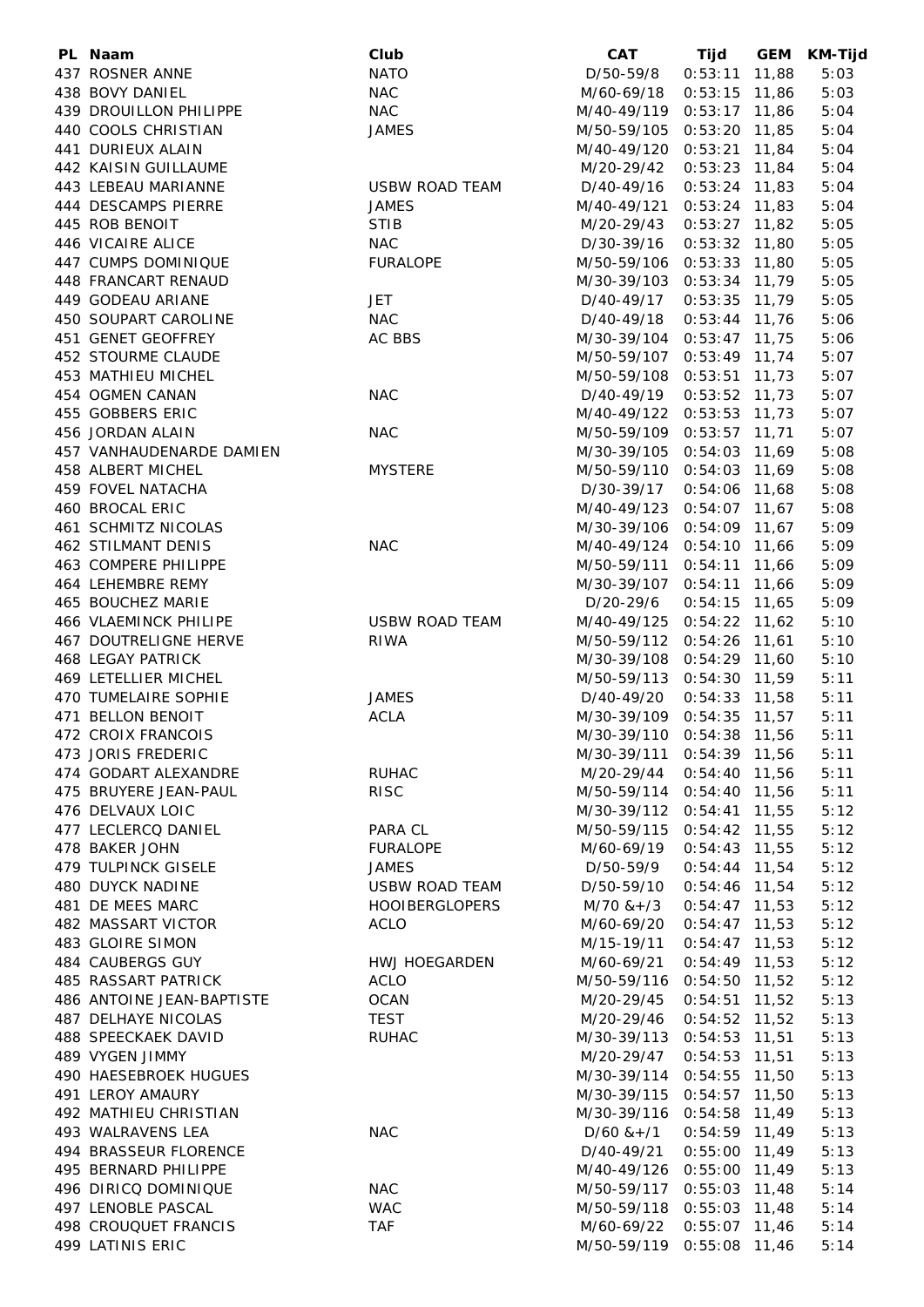| PL Naam                   | Club                  | <b>CAT</b>                 | Tijd            | GEM KM-Tijd |
|---------------------------|-----------------------|----------------------------|-----------------|-------------|
| 500 GEERAERDT PASCAL      | <b>ROSSEL</b>         | M/40-49/127 0:55:11 11,45  |                 | 5:14        |
| 501 CROMBOOM DANIEL       | <b>ZEMKA</b>          | M/60-69/23                 | $0:55:13$ 11,44 | 5:15        |
| 502 TINCK DANIEL          | <b>NAC</b>            | M/60-69/24                 | $0:55:14$ 11,44 | 5:15        |
| 503 BREYNE CHANTAL        | <b>NAC</b>            | D/40-49/22                 | $0:55:16$ 11,43 | 5:15        |
| 504 PENE VIVIANE          |                       | D/50-59/11                 | $0:55:17$ 11,43 | 5:15        |
| 505 MENU ERIC             |                       | M/40-49/128 0:55:19 11,42  |                 | 5:15        |
|                           |                       |                            |                 |             |
| 506 HESMANS BENJAMIN      |                       | M/20-29/48                 | $0:55:21$ 11,41 | 5:15        |
| 507 MUYTJENS RENE         | ANTILOB               | M/60-69/25                 | $0:55:22$ 11,41 | 5:15        |
| 508 JULEMONT PIERRE       | <b>JAMES</b>          | M/50-59/120 0:55:23 11,41  |                 | 5:16        |
| 509 WILLE DIRK            | <b>DCLA</b>           | M/40-49/129 0:55:23 11,41  |                 | 5:16        |
| 510 LAENENS FRANCIS       | AXA TEAM              | M/60-69/26                 | $0:55:24$ 11,40 | 5:16        |
| 511 LOTS ANNE             | <b>RUHAC</b>          | D/40-49/23                 | $0:55:27$ 11,39 | 5:16        |
| 512 LETOURNEUR NATHALIE   | <b>RUHAC</b>          | D/40-49/24                 | $0:55:28$ 11,39 | 5:16        |
| 513 GLOIRE MICHEL         | <b>NAC</b>            | M/40-49/130 0:55:30 11,38  |                 | 5:16        |
| 514 VAN PEE YOHAN         | MAC                   | M/40-49/131 0:55:33 11,37  |                 | 5:17        |
| 515 VERVLOESEM XAVIER     |                       | M/40-49/132 0:55:34 11,37  |                 | 5:17        |
| 516 COLASSE DIDIER        |                       | M/40-49/133 0:55:36 11,36  |                 | 5:17        |
| 517 SONCK ANDRE           |                       | M/50-59/121 0:55:37 11,36  |                 | 5:17        |
| 518 DULAIT VINCENT        | <b>RUHAC</b>          | M/30-39/117 0:55:40 11,35  |                 | 5:17        |
| 519 SYMONS PETRO          | <b>NAC</b>            | M/60-69/27                 | $0:55:41$ 11,35 | 5:17        |
| 520 SWENNEN GILBERT       | <b>RUHAC</b>          | M/60-69/28                 | $0:55:47$ 11,33 | 5:18        |
| 521 BUISSIN MICHEL        | <b>GSKFUNCLUB</b>     | M/40-49/134 0:55:49 11,32  |                 | 5:18        |
| 522 OREINS NOELLE         | RIWA                  | D/20-29/7                  | $0:55:52$ 11,31 | 5:18        |
| 523 DEVROYE FREDERIC      |                       |                            |                 | 5:19        |
|                           |                       | M/40-49/135 0:55:54 11,30  |                 |             |
| 524 PERSENAIRE YVES       | <b>JAMES</b>          | M/50-59/122 0:55:58 11,29  |                 | 5:19        |
| 525 HESMANS ARNAUD        |                       | M/30-39/118 0:55:58 11,29  |                 | 5:19        |
| 526 HOCK FRANCOISE        | <b>JAMES</b>          | D/40-49/25                 | $0:55:59$ 11,29 | 5:19        |
| 527 DENAUW FREDERIC       | <b>NAC</b>            | M/40-49/136 0:55:59 11,29  |                 | 5:19        |
| 528 VERSTRAETEN STEPHANE  |                       | M/30-39/119 0:56:06 11,26  |                 | 5:20        |
| 529 LONDES DIDIER         |                       | M/40-49/137 0:56:09 11,25  |                 | 5:20        |
| 530 VIGNERONT PAUL        | <b>RUHAC</b>          | M/50-59/123 0:56:17 11,23  |                 | 5:21        |
| 531 JENNEQUIN MARIE       | <b>RUHAC</b>          | D/30-39/18  0:56:17  11,23 |                 | 5:21        |
| 532 PEDERSEN PIERRE-LEIF  |                       | M/30-39/120 0:56:18 11,22  |                 | 5:21        |
| 533 WILLOT YVES           |                       | M/50-59/124 0:56:20 11,22  |                 | 5:21        |
| 534 SCUBLA MICHAEL        | <b>RUHAC</b>          | M/20-29/49                 | $0:56:21$ 11,21 | 5:21        |
| 535 CORDIER SERGE         |                       | M/40-49/138 0:56:22 11,21  |                 | 5:21        |
| 536 SIMON ALAIN           |                       | M/60-69/29  0:56:30  11,18 |                 | 5:22        |
| 537 GOWIE CHRISTIAN       |                       | M/50-59/125 0:56:33 11,17  |                 | 5:22        |
| 538 MAROT ANNE            | USBW ROAD TEAM        | D/50-59/12                 | $0:56:36$ 11,16 | 5:23        |
| 539 JANSSEN JOHAN         | H.BERGLOPERS          | M/30-39/121                | $0:56:36$ 11,16 | 5:23        |
| 540 LORIDAN BRIGITTE      | <b>USBW ROAD TEAM</b> | D/50-59/13                 | $0:56:37$ 11,16 | 5:23        |
| 541 MOTTIEAUX PHILIPPE    |                       | M/50-59/126                | $0:56:37$ 11,16 | 5:23        |
| 542 DELBERGHE CELINE      | <b>RUHAC</b>          | D/30-39/19                 | $0:56:40$ 11,15 | 5:23        |
| 543 DE MUNCK VERONIQUE    | <b>NAC</b>            | D/50-59/14                 | $0:56:41$ 11,15 | 5:23        |
| 544 WELLE ALEXANDER       | <b>TEST</b>           | M/30-39/122                | $0:56:44$ 11,14 | 5:23        |
| 545 KREMER FLORENCE       |                       | D/30-39/20                 | $0:56:47$ 11,13 | 5:24        |
| 546 DELVAUX ALAIN         | <b>JAMES</b>          | M/50-59/127                | $0:56:49$ 11,12 | 5:24        |
| 547 LECHAUDE FREDERIC     | <b>ASUB</b>           | M/40-49/139                | $0:56:52$ 11,11 | 5:24        |
| 548 GROGNET SONIA         | <b>JAMES</b>          | D/50-59/15                 | $0:56:53$ 11,11 | 5:24        |
| 549 FEUILLAT GENEVIEVE    |                       |                            | $0:56:55$ 11,10 | 5:24        |
|                           | USBW ROAD TEAM        | $D/60$ & + $/2$            |                 |             |
| 550 DE SMET ANDY          |                       | M/30-39/123 0:56:55 11,10  |                 | 5:24        |
| 551 DECRAECKER CELINE     | <b>SPT WAVRE</b>      | D/30-39/21                 | $0:57:00$ 11,08 | 5:25        |
| 552 MAES JONATHAN         |                       | M/15-19/12                 | $0:57:01$ 11,08 | 5:25        |
| 553 VAN WICHELEN ALAIN    | <b>RUHAC</b>          | M/50-59/128                | $0:57:02$ 11,08 | 5:25        |
| 554 POQUET GAETAN         | <b>NATO</b>           | M/20-29/50                 | $0:57:03$ 11,07 | 5:25        |
| 555 BRASSEUR OLIVIER      |                       | M/40-49/140                | $0:57:05$ 11,07 | 5:25        |
| 556 DE FRE HANS           |                       | M/50-59/129                | $0:57:07$ 11,06 | 5:25        |
| 557 SCOUMANNE LEON        | <b>JC ESTIN</b>       | M/60-69/30                 | $0:57:12$ 11,05 | 5:26        |
| 558 ALVAREZ BLANCO MANUEL | JET                   | M/50-59/130 0:57:14 11,04  |                 | 5:26        |
| 559 DE VYLDER LUC         | AXA TEAM              | M/50-59/131                | $0:57:15$ 11,04 | 5:26        |
| 560 HELLEMANS PHILIPPE    |                       | M/50-59/132 0:57:20 11,02  |                 | 5:27        |
| 561 FAMULARO FREDERIC     | <b>RIWA</b>           | M/20-29/51                 | $0:57:27$ 11,00 | 5:27        |
| 562 FROMONT MARIE LINE    |                       | D/50-59/16  0:57:31  10,98 |                 | 5:28        |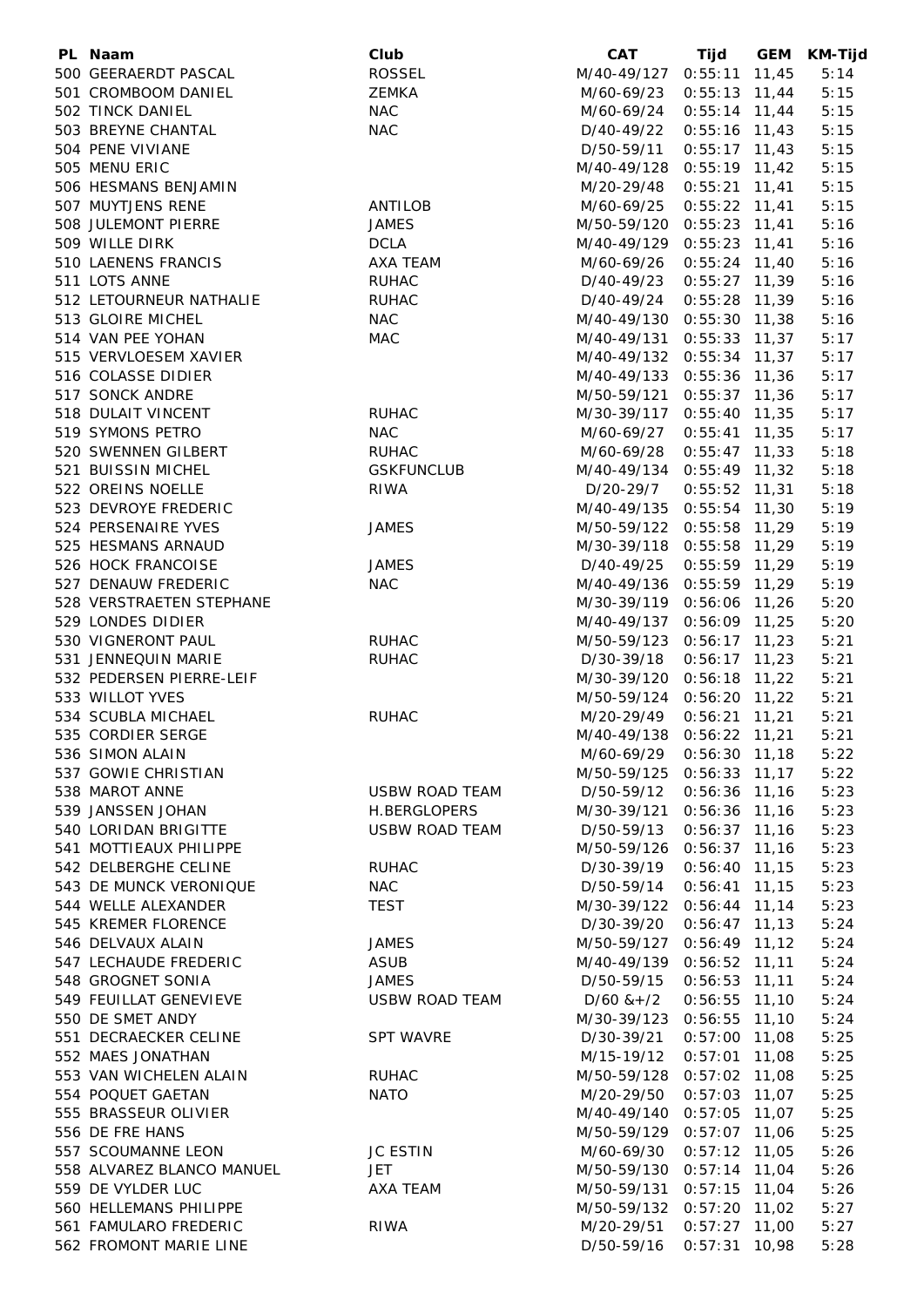| PL Naam                                        | Club                    | <b>CAT</b>                 | Tijd                               | <b>GEM</b> | <b>KM-Tijd</b> |
|------------------------------------------------|-------------------------|----------------------------|------------------------------------|------------|----------------|
| 563 ALAIMO VINCENT                             |                         | M/20-29/52                 | $0:57:33$ 10,98                    |            | 5:28           |
| 564 HERCKENRATH MICHEL                         | LEEUWERI                | M/50-59/133                | $0:57:33$ 10,98                    |            | 5:28           |
| 565 VANCLUYSEN RENE                            |                         | M/50-59/134                | $0:57:35$ 10,97                    |            | 5:28           |
| 566 VAN LAETHEM GUY                            | <b>RIWA</b>             | M/50-59/135                | $0:57:37$ 10,97                    |            | 5:28           |
| 567 ULVANG TONE GARLI                          |                         | D/20-29/8                  | $0:57:39$ 10,96                    |            | 5:28           |
| 568 DUPONT HENRI                               | <b>JAMES</b>            | M/50-59/136                | $0:57:45$ 10,94                    |            | 5:29           |
| 569 WILMET MARIE-FRANCE                        |                         | D/50-59/17                 | $0:57:46$ 10,94                    |            | 5:29           |
| 570 BURTON CEDRIC                              |                         | M/30-39/124                | $0:57:51$ 10,92                    |            | 5:30           |
| 571 SCOUFLAIRE PASCAL                          | LE SOIR                 | M/50-59/137                | $0:57:56$ 10,91                    |            | 5:30           |
| 572 VANACKERE CHRISTINE                        | ANTILOB                 | D/40-49/26                 | $0:57:59$ 10,90                    |            | 5:30           |
| 573 STAINIER VINCENT                           | OMBRAGE                 | M/50-59/138                | $0:58:01$ 10,89                    |            | 5:31           |
| 574 DEWIGNE BERNARD                            | CS DYL.G                | M/50-59/139                | $0:58:04$ 10,88                    |            | 5:31           |
| 575 BOBBELAERE JULIA                           | <b>ESM</b>              | D/50-59/18                 | $0:58:04$ 10,88                    |            | 5:31           |
| 576 RENDERS REGINE                             | <b>NAC</b>              | D/50-59/19                 | $0:58:05$ 10,88                    |            | 5:31           |
| 577 VANPARYS PIERRE                            | <b>JAMES</b>            | M/15-19/13                 | $0:58:08$ 10,87                    |            | 5:31           |
| 578 VYGEN JONATHAN                             |                         | M/30-39/125                | $0:58:09$ 10,87                    |            | 5:31           |
| 579 DE MOOR SOPHIE                             | JE COURS A INCOURT      | D/20-29/9                  | $0:58:15$ 10,85                    |            | 5:32           |
| 580 KEKENBOSH PATRICK                          |                         | M/40-49/141 0:58:15 10,85  |                                    |            | 5:32           |
| 581 KAUFMANN ALAIN                             | <b>JOG GANS</b>         | M/60-69/31                 | $0:58:19$ 10,83                    |            | 5:32           |
| 582 PAULUS MARC<br>583 VAN EESBEEK CHRISTIAN   | SP_VERMA<br><b>ACLO</b> | M/50-59/140<br>M/50-59/141 | $0:58:20$ 10,83                    |            | 5:32<br>5:33   |
|                                                |                         |                            | $0:58:26$ 10,81<br>$0:58:26$ 10,81 |            | 5:33           |
| 584 HAINE MARIE JOSE<br>585 VILLATTE VERONIQUE | LOOISE                  | D/40-49/27<br>D/50-59/20   | $0:58:30$ 10,80                    |            | 5:33           |
| 586 DE BELDER MARC                             | <b>HULS</b>             | M/40-49/142 0:58:35 10,78  |                                    |            | 5:34           |
| 587 MATHIEU LAURENT                            |                         | M/40-49/143 0:58:43 10,76  |                                    |            | 5:35           |
| 588 CAT CARINE                                 | ZENITUDE                | D/30-39/22                 | $0:58:45$ 10,75                    |            | 5:35           |
| 589 DRUINE PAULINE                             | <b>JAMES</b>            | D/20-29/10                 | $0:58:46$ 10,75                    |            | 5:35           |
| 590 DE BERDT PATRICIA                          | <b>SPT WAVRE</b>        | D/50-59/21                 | $0:58:47$ 10,75                    |            | 5:35           |
| 591 LAHAYE RUDY                                | ANTILOB                 | M/50-59/142                | $0:59:00$ 10,71                    |            | 5:36           |
| 592 KEYMOLEN ROGER                             | SP_VERMA                | M/50-59/143                | $0:59:10$ 10,68                    |            | 5:37           |
| 593 QUERTAINMONT PHILIPPE                      |                         | M/60-69/32                 | $0:59:13$ 10,67                    |            | 5:37           |
| 594 DEGRAEVE HILDE                             | <b>NAC</b>              | D/50-59/22                 | $0:59:17$ 10,66                    |            | 5:38           |
| 595 PANNEELS JEAN-JACQUES                      | AXA TEAM                | M/60-69/33                 | $0:59:20$ 10,65                    |            | 5:38           |
| 596 MICHELS BERNARD                            |                         | M/50-59/144                | $0:59:24$ 10,64                    |            | 5:38           |
| 597 DASSY MELANY                               | JE COURS A INCOURT      | D/20-29/11                 | $0:59:24$ 10,64                    |            | 5:38           |
| 598 COPPENS PHILIPPE                           | <b>NAC</b>              | M/50-59/145                | $0:59:25$ 10,63                    |            | 5:39           |
| 599 CONSTANT MICHEL                            | <b>JCPMF GEMBLOUX</b>   | M/40-49/144 0:59:31 10,62  |                                    |            | 5:39           |
| 600 HOCEPIED NORA                              | CABW                    | D/30-39/23                 | $0:59:31$ 10,62                    |            | 5:39           |
| 601 REIS DE OLIVEIRA JOANA DONATO              | <b>NAC</b>              | D/30-39/24                 | $0:59:34$ 10,61                    |            | 5:39           |
| 602 COLLARD PASCAL                             | <b>RUHAC</b>            | M/50-59/146                | $0:59:34$ 10,61                    |            | 5:39           |
| 603 DEGREVE MICHEL                             | <b>NAC</b>              | M/50-59/147                | $0:59:36$ 10,60                    |            | 5:40           |
| 604 NAVARRE JEAN LUC                           |                         | M/50-59/148                | $0:59:48$ 10,57                    |            | 5:41           |
| 605 VANDEN BROECK PHILIPPE                     | <b>JAMES</b>            | M/40-49/145                | $0:59:49$ 10,56                    |            | 5:41           |
| 606 BAES ALAIN                                 |                         | M/40-49/146                | $0:59:51$ 10,56                    |            | 5:41           |
| 607 DUPUIS BENOIT                              | <b>JAMES</b>            | M/60-69/34                 | $0:59:53$ 10,55                    |            | 5:41           |
| 608 LUYPAERT FREDERIC                          |                         | M/40-49/147                | $0:59:54$ 10,55                    |            | 5:41           |
| 609 DEVREESE JEAN-CLAUDE                       | <b>JAMES</b>            | M/60-69/35                 | $0:59:54$ 10,55                    |            | 5:41           |
| 610 CORNELIS BRIGITTE                          | RIWA                    | D/40-49/28                 | $0:59:58$ 10,54                    |            | 5:42           |
| 611 STEVENS DOMINIQUE                          | <b>JAMES</b>            | D/50-59/23                 | $0:59:58$ 10,54                    |            | 5:42           |
| 612 HAINE JAN                                  |                         | M/40-49/148                | 1:00:02 10,52                      |            | 5:42           |
| 613 VAREWYCK PIERRE                            | ANTILOB                 | M/50-59/149                | $1:00:11$ $10,50$                  |            | 5:43           |
| 614 WARNOTTE THOMAS                            |                         | M/30-39/126                | $1:00:13$ 10,49                    |            | 5:43           |
| 615 WERRES MARC                                |                         | M/50-59/150                | $1:00:13$ 10,49                    |            | 5:43           |
| 616 VANWYNSBERGHE ALINE                        | <b>JAMES</b>            | D/20-29/12                 | $1:00:13$ 10,49                    |            | 5:43           |
| 617 VELGHE CLAUDE<br>618 GOOR PHILIPPE         |                         | M/40-49/149                | $1:00:14$ 10,49<br>$1:00:19$ 10,47 |            | 5:43           |
|                                                |                         | M/40-49/150                |                                    |            | 5:44           |
| 619 HERARD THIBAUT<br>620 CAMMAS CLAUDIA       | <b>RCB</b>              | M/15-19/14<br>D/50-59/24   | $1:00:19$ 10,47<br>$1:00:20$ 10,47 |            | 5:44<br>5:44   |
| 621 VOKAER ETIENNE                             | USBW ROAD TEAM          | M/60-69/36                 | $1:00:22$ 10,47                    |            | 5:44           |
| 622 VANDENDAELE SANDRINE                       |                         | D/40-49/29                 | $1:00:23$ 10,46                    |            | 5:44           |
| 623 CLARIJS STEVEN                             | <b>RUHAC</b>            | M/20-29/53                 | $1:00:23$ 10,46                    |            | 5:44           |
| 624 DELWICHE BERNARD                           |                         | M/40-49/151                | $1:00:34$ 10,43                    |            | 5:45           |
| 625 LEHAIRE DAVID                              | JET                     | M/30-39/127                | $1:00:35$ 10,43                    |            | 5:45           |
|                                                |                         |                            |                                    |            |                |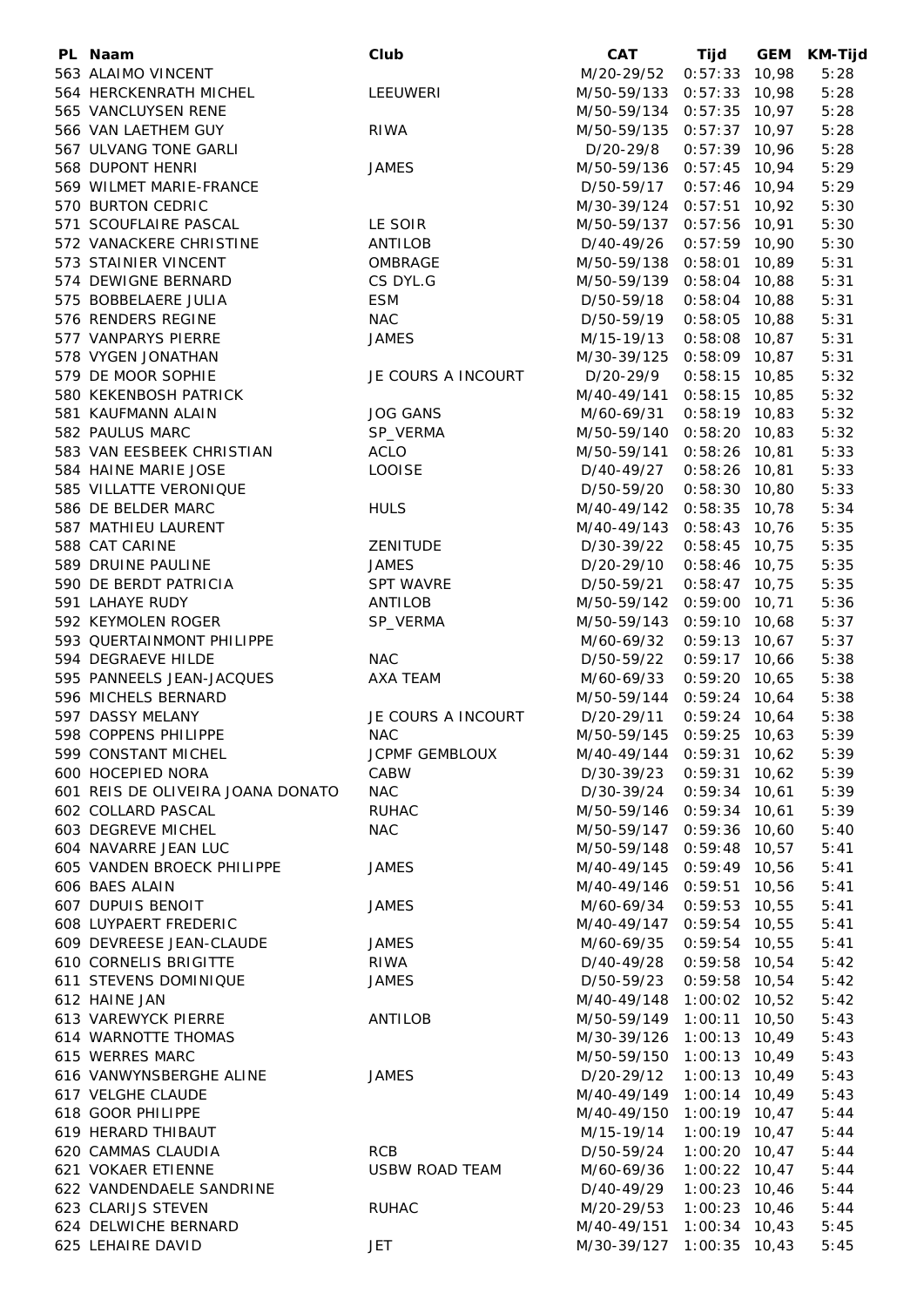| PL Naam                    | Club                  | <b>CAT</b>                | Tijd            |       | GEM KM-Tijd |
|----------------------------|-----------------------|---------------------------|-----------------|-------|-------------|
| 626 LUYCKX JOKE            | <b>HOOIBERGLOPERS</b> | D/50-59/25                | $1:00:38$ 10,42 |       | 5:45        |
| 627 THIRIART VERA          | <b>HOOIBERGLOPERS</b> | D/40-49/30                | $1:00:40$ 10,41 |       | 5:46        |
| 628 HAUTECOEUR WIVINE      | <b>NAC</b>            | D/40-49/31                | $1:00:43$ 10,41 |       | 5:46        |
| 629 POQUET BERTRAND        |                       | M/30-39/128               | $1:00:45$ 10,40 |       | 5:46        |
| 630 DOS REIS LIDIA         | HAC                   | D/50-59/26                | $1:00:46$ 10,40 |       | 5:46        |
|                            |                       |                           |                 |       |             |
| 631 DEBELLE SOPHIE         | <b>NAC</b>            | D/20-29/13                | $1:00:57$ 10,37 |       | 5:47        |
| 632 BODEUX CLAIRE          | ANTILOB               | D/40-49/32                | $1:00:59$ 10,36 |       | 5:47        |
| 633 BARBE HERVE            | <b>NAC</b>            | M/60-69/37                | $1:01:01$ 10,35 |       | 5:48        |
| 634 DELAERE BENEDICTE      | <b>JAMES</b>          | D/40-49/33                | $1:01:04$ 10,35 |       | 5:48        |
| 635 TONDEUR LAURENCE       | <b>RUHAC</b>          | D/30-39/25                | $1:01:10$ 10,33 |       | 5:49        |
| 636 DE CONINCK BENOIT      | ET ENGHIEN            | M/40-49/152               | $1:01:12$ 10,32 |       | 5:49        |
| 637 BRABANT ROBERT         | HAC                   | $M/70$ &+/4               | $1:01:15$ 10,32 |       | 5:49        |
| 638 VANDEWALLE CHANTAL     | <b>USBW ROAD TEAM</b> | D/40-49/34                | $1:01:19$ 10,30 |       | 5:49        |
| 639 BARBI LUCIEN           | <b>JET</b>            | M/50-59/151               | $1:01:31$ 10,27 |       | 5:51        |
| 640 GORGHETTO MASSIMO      |                       | M/30-39/129               | $1:01:35$ 10,26 |       | 5:51        |
| 641 RINGOOT DANNY          | <b>HEISTE BERGLOP</b> | M/50-59/152               | $1:01:37$ 10,25 |       | 5:51        |
|                            |                       |                           |                 |       |             |
| 642 HERARD FABRICE         | <b>JAMES</b>          | M/40-49/153               | $1:01:42$ 10,24 |       | 5:52        |
| 643 MACHIELS CHRISTIAN     |                       | M/50-59/153               | $1:01:42$ 10,24 |       | 5:52        |
| 644 BAUDUIN SABINE         | <b>TEST</b>           | D/40-49/35                | $1:01:42$ 10,24 |       | 5:52        |
| 645 BRUX SOPHIE            | <b>JAMES</b>          | D/30-39/26                | $1:01:47$ 10,23 |       | 5:52        |
| 646 GENETTE MURIEL         | <b>NAC</b>            | D/40-49/36                | $1:01:48$ 10,22 |       | 5:52        |
| 647 GOFFE SEBASTIEN        | <b>NAC</b>            | M/30-39/130               | $1:01:49$ 10,22 |       | 5:52        |
| 648 REVEST PIERRE          | <b>JAMES</b>          | M/40-49/154               | $1:01:51$ 10,22 |       | 5:52        |
| 649 DURAND GIL             |                       | M/20-29/54                | $1:01:54$ 10,21 |       | 5:53        |
| 650 MALA QUENTIN           | <b>JET</b>            | M/20-29/55                | $1:02:04$ 10,18 |       | 5:54        |
| 651 GUILLIAMS AMELIE       | <b>RUHAC</b>          | D/20-29/14                | $1:02:05$ 10,18 |       | 5:54        |
|                            |                       |                           |                 |       |             |
| 652 VANDERHAEGEN CHRISTIAN | <b>HAC</b>            | M/50-59/154               | $1:02:07$ 10,17 |       | 5:54        |
| 653 SALADIN VERONIQUE      |                       | D/50-59/27                | $1:02:16$ 10,15 |       | 5:55        |
| 654 GAIGNAGE ISABELLE      | <b>NAC</b>            | D/40-49/37                | $1:02:35$ 10,10 |       | 5:57        |
| 655 DUFAYS ALAIN           | <b>RUHAC</b>          | M/50-59/155               | $1:02:36$ 10,09 |       | 5:57        |
| 656 LEKIME PAMELA          | <b>JET</b>            | D/30-39/27                | $1:02:39$ 10,08 |       | 5:57        |
| 657 COLDEVIN LAILA         |                       | D/40-49/38                | $1:02:41$ 10,08 |       | 5:57        |
| <b>658 DEROECK MONIQUE</b> | <b>JET</b>            | D/50-59/28                | $1:02:41$ 10,08 |       | 5:57        |
| 659 PASLEAU FLORENCE       | WAT JOG               | D/30-39/28                | $1:02:50$ 10,06 |       | 5:58        |
| 660 FELIX ISABELLE         | O2MAX                 | D/40-49/39                | $1:02:59$ 10,03 |       | 5:59        |
| 661 PETRY CATHERINE        |                       | D/30-39/29                | 1:03:06 10,01   |       | 6:00        |
| 662 PEETERS R AYMOND       | RONVAU                | M/50-59/156 1:03:07 10,01 |                 |       | 6:00        |
| 663 MEEREMANS YVAN         | MARKVALL              |                           | 1:03:11         |       |             |
|                            |                       | M/50-59/157               |                 | 10,00 | 6:00        |
| 664 ANTOINE ALAIN          | <b>RC NAMUR</b>       | M/50-59/158               | 1:03:13         | 9,99  | 6:00        |
| 665 MALVOZ JEAN-REMY       | <b>ESM</b>            | M/60-69/38                | 1:03:18         | 9,98  | 6:01        |
| 666 PICHEL DANIEL          | RUNNING AUSTRIA       | M/40-49/155               | 1:03:23         | 9,97  | 6:01        |
| 667 EIDHAMAR BARBARA       |                       | D/40-49/40                | 1:03:24         | 9,97  | 6:01        |
| 668 EVRARD JOSIANNE        | RIWA                  | D/50-59/29                | 1:03:27         | 9,96  | 6:02        |
| 669 GILQUIN CINDY          |                       | D/30-39/30                | 1:03:29         | 9,95  | 6:02        |
| 670 BOUTRIAU LOUIS         | <b>NAC</b>            | M/50-59/159               | 1:03:31         | 9,95  | 6:02        |
| 671 VANKEERBERGEN JACQUES  |                       | M/50-59/160               | 1:03:31         | 9,95  | 6:02        |
| 672 MILLAR SUSAN           | BRUSSELSBLUEMOONH3    | D/40-49/41                | 1:03:32         | 9,94  | 6:02        |
| 673 DURIEUX LAURENT        |                       | M/30-39/131               | 1:03:34         | 9,94  | 6:02        |
| 674 BOURCE MELANIE         | <b>JAMES</b>          | D/30-39/31                | 1:03:36         | 9,93  | 6:02        |
|                            |                       |                           |                 |       |             |
| 675 SCHROEDER NICOLAS      | RIWA                  | M/30-39/132               | 1:03:36         | 9,93  | 6:02        |
| 676 CIARMOLI JOSEPH        | <b>JAMES</b>          | M/50-59/161               | 1:03:37         | 9,93  | 6:02        |
| 677 VAN EESBEEK STEPHANE   | ACLA                  | M/30-39/133               | 1:03:37         | 9,93  | 6:02        |
| 678 DEVILLERS SOPHIE       | <b>JAMES</b>          | D/30-39/32                | 1:03:40         | 9,92  | 6:03        |
| 679 MARIEL DIDIER          | <b>JAMES</b>          | M/50-59/162               | 1:03:42         | 9,92  | 6:03        |
| 680 SEGERS AMELIE          | <b>JAMES</b>          | D/20-29/15                | 1:03:46         | 9,91  | 6:03        |
| 681 GLENISSON EDDY         | <b>LDLV</b>           | M/60-69/39                | 1:03:46         | 9,91  | 6:03        |
| 682 DE REYS FREDERIC       |                       | M/40-49/156               | 1:03:46         | 9,91  | 6:03        |
| 683 BROGNIET FRANCOIS      | <b>JAMES</b>          | M/40-49/157               | 1:03:53         | 9,89  | 6:04        |
| 684 JOISSAINS BRIGITTE     |                       | D/50-59/30                | 1:03:55         | 9,88  | 6:04        |
| 685 BAUDUIN JACQUES        |                       | M/50-59/163               | 1:03:57         | 9,88  | 6:04        |
| 686 DIAZ CARRACEDO ELIA    |                       | D/50-59/31                | 1:03:59         | 9,87  |             |
|                            |                       |                           |                 |       | 6:05        |
| 687 HENS JULIE             |                       | D/40-49/42                | 1:04:01         | 9,87  | 6:05        |
| <b>688 SCHARPE CHARLES</b> |                       | M/40-49/158               | 1:04:04         | 9,86  | 6:05        |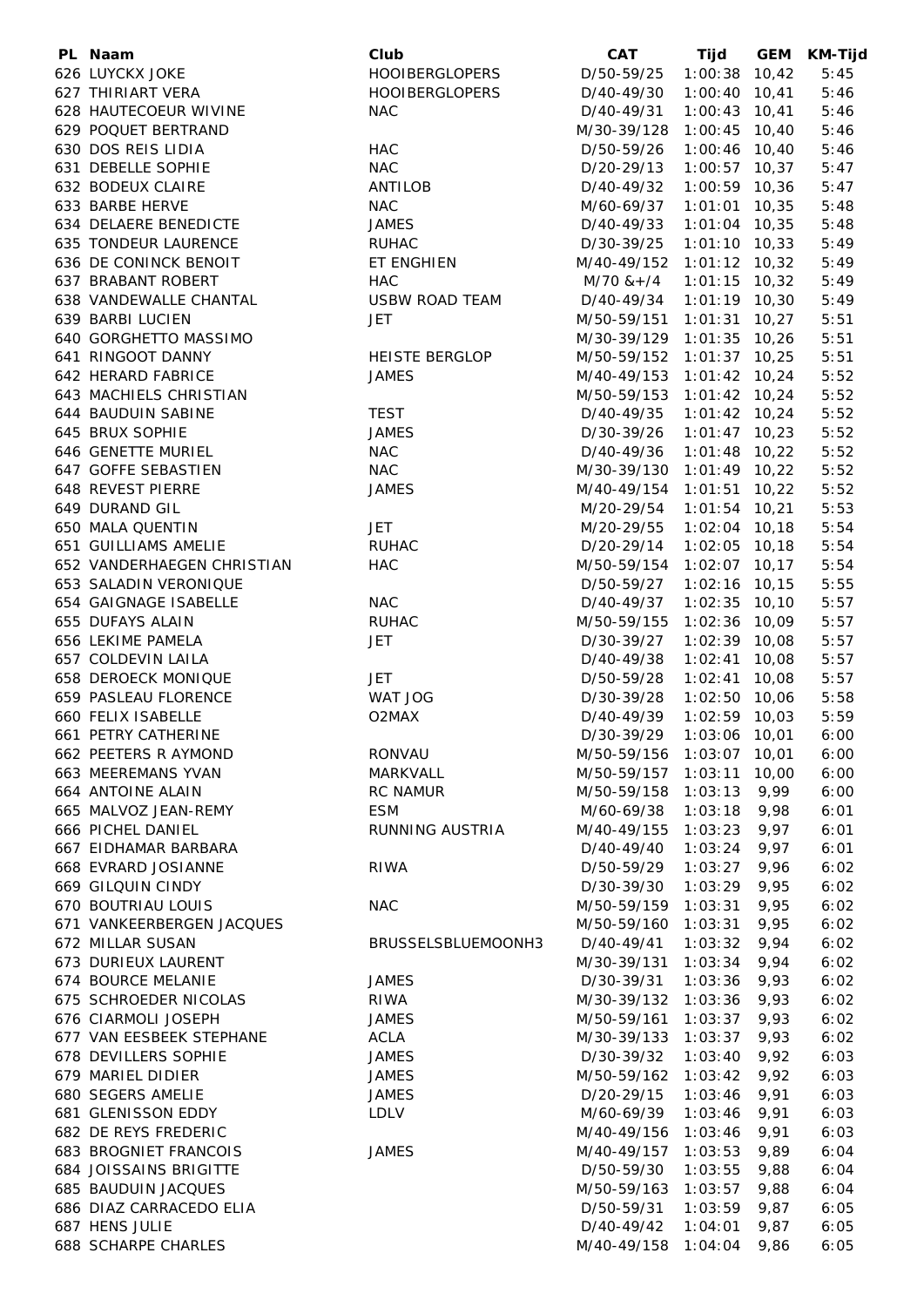| PL Naam                                    | Club                                | CAT                        | Tijd               | <b>GEM</b>   | <b>KM-Tijd</b> |
|--------------------------------------------|-------------------------------------|----------------------------|--------------------|--------------|----------------|
| 689 VAN ESCH CATHERINE                     | <b>USBW ROAD TEAM</b>               | D/40-49/43                 | 1:04:07            | 9,85         | 6:05           |
| 690 AISSATOU ISSA                          | <b>JET</b>                          | D/40-49/44                 | 1:04:10            | 9,85         | 6:06           |
| 691 VANHUFFELEN JOSSELINE                  | AXA TEAM                            | D/50-59/32                 | 1:04:12            | 9,84         | 6:06           |
| 692 VANDERGHEYNST CLEMENCE                 | <b>NAC</b>                          | D/20-29/16                 | 1:04:15            | 9,83         | 6:06           |
| 693 RASQUIN RAPHAEL                        |                                     | M/30-39/134                | 1:04:17            | 9,83         | 6:06           |
| 694 VANHOLLEBEKE EVELYNE                   |                                     | D/20-29/17                 | 1:04:21            | 9,82         | 6:07           |
| 695 DELHAGE JEAN-PIERRE                    | <b>SPT WAVRE</b>                    | M/60-69/40                 | 1:04:25            | 9,81         | 6:07           |
| 696 PEIDL KRISZTRIAN                       | <b>RUHAC</b>                        | M/30-39/135                | $1:04:34$ 9,79     |              | 6:08           |
| 697 BOSMANS CHRISTELLE                     |                                     | D/40-49/45                 | $1:04:42$ 9,77     |              | 6:09           |
| 698 DENIES ETIENNE                         | <b>FURALOPE</b>                     | M/60-69/41                 | $1:04:52$ 9,74     |              | 6:10           |
| 699 LAGAERT RITA                           | JET                                 | D/50-59/33                 | $1:04:54$ 9,73     |              | 6:10           |
| 700 COOPER ROGER                           | <b>NAC</b>                          | M/60-69/42                 | $1:04:57$ 9,73     |              | 6:10           |
| 701 WAUCAMPT REGGIE                        | ANTILOB                             | M/60-69/43                 | $1:05:07$ 9,70     |              | 6:11           |
| 702 IKAZBAN ABDESSAMAD -SAID               |                                     | M/40-49/159                | $1:05:27$ 9,65     |              | 6:13           |
| 703 DEN HOUDIJKER WILLEM                   | <b>JOG BEER</b>                     | M/60-69/44                 | $1:05:28$ 9,65     |              | 6:13           |
| 704 DURANT MICHEL                          | RONVAU                              | M/60-69/45                 | 1:05:31            | 9,64         | 6:13           |
| 705 STOURME VALERIE                        | VALLEE H                            | D/20-29/18                 | $1:05:40$ 9,62     |              | 6:14           |
| 706 ORY SABRINA                            |                                     | D/30-39/33                 | 1:05:45            | 9,61         | 6:15           |
| 707 STEENHUYZEN CELINE                     | <b>FURALOPE</b>                     | D/50-59/34                 | $1:05:48$ 9,60     |              | 6:15           |
| 708 MALHERBE DIMITRI                       |                                     | M/40-49/160                | $1:05:52$ 9,59     |              | 6:15           |
| 709 DERHE CHRISTINE                        | <b>SPT WAVRE</b>                    | D/50-59/35                 | $1:05:54$ 9,59     |              | 6:15           |
| 710 VAN PARYS MICHEL                       | <b>JAMES</b>                        | M/50-59/164                | $1:06:02$ 9,57     |              | 6:16           |
| 711 HUART PIERRE                           |                                     | M/50-59/165                | $1:06:20$ 9,52     |              | 6:18           |
| 712 DEKEYSER CARINE                        | <b>NAC</b>                          | D/40-49/46                 | $1:06:20$ 9,52     |              | 6:18           |
| 713 WAUTIE SYLVIE                          | <b>NAC</b>                          | D/40-49/47                 | $1:06:21$ 9,52     |              | 6:18           |
| 714 NOUAMANI SARA                          | <b>JOG GANS</b>                     | D/15-19/1                  | $1:06:30$ 9,50     |              | 6:19           |
| 715 DESMEDT ALINE                          |                                     | D/30-39/34                 | 1:06:35            | 9,49         | 6:19           |
| 716 VAN CRAENENBROECK PASCAL               |                                     | M/50-59/166                | $1:06:36$ 9,49     |              | 6:19           |
| 717 SEGGIO PINO                            | <b>NAC</b>                          | M/60-69/46                 | $1:06:39$ 9,48     |              | 6:20           |
| 718 QUIVRON BENEDICTE                      | <b>NAC</b>                          | D/40-49/48                 | 1:07:00            | 9,43         | 6:22           |
| 719 LERAT FLORENCE                         | <b>DRT</b>                          | D/30-39/35                 | 1:07:16            | 9,39         | 6:23           |
| 720 LESEUL GENEVIEVE                       |                                     | D/20-29/19                 | 1:07:23            | 9,38         | 6:24           |
| 721 WYNS NATHALIE                          |                                     | D/40-49/49                 | 1:07:40            | 9,34         | 6:26           |
| 722 JACQUEMIN DOMINIQUE                    | <b>JOG GANS</b>                     | D/40-49/50                 | 1:07:57            | 9,30         | 6:27           |
| 723 JOSSE PHILIPPE                         |                                     | M/40-49/161                | 1:08:18            | 9,25         | 6:29           |
| 724 BRICHET ALBERT                         | <b>JCCS</b>                         | $M/70$ & + /5              | 1:08:22            | 9,24         | 6:30           |
| 725 VAN DESSEL CHANTAL                     |                                     | D/40-49/51                 | 1:08:25            | 9,23         | 6:30           |
| 726 PLETINCKX ISABELLE                     | <b>JET</b>                          | M/40-49/162                | 1:08:36            | 9,21         | 6:31           |
| 727 CHASSAGNE LUCY<br>728 DELVAUX FRANCOIS |                                     | D/20-29/20                 | 1:08:36            | 9,21         | 6:31           |
|                                            | <b>LDLV</b>                         | M/20-29/56                 | 1:08:46            | 9,19         | 6:32           |
| 729 HANCHARD COLETTE                       | <b>SPT WAVRE</b>                    | D/40-49/52<br>D/20-29/21   | 1:08:59            | 9,16         | 6:33           |
| 730 KEGELART SANDRINE                      |                                     |                            | 1:09:02            | 9,15         | 6:33           |
| 731 ALAIM O NICOLAS                        | <b>TEST</b>                         | M/20-29/57                 | 1:09:13            | 9,13         | 6:34           |
| 732 BERVOET SABINE<br>733 PAUWELS MARC     | <b>JOG CLUBJE</b>                   | D/40-49/53                 | 1:09:24            | 9,10         | 6:35           |
| 734 PAUWELS ANTOINE                        | <b>JOG CLUBJE</b><br><b>FANAJOG</b> | M/50-59/167                | 1:09:25<br>1:09:34 | 9,10         | 6:36<br>6:36   |
| 735 TOURNAY MICHEL                         | <b>JCPMF GEMBLOUX</b>               | M/50-59/168<br>M/50-59/169 | 1:09:35            | 9,08         |                |
| 736 BAUGNET CHRISTOPHE                     | <b>JAMES</b>                        |                            |                    | 9,08         | 6:36           |
| 737 PIRET STEPHANIE                        |                                     | M/40-49/163                | 1:09:48<br>1:09:48 | 9,05         | 6:38           |
| 738 LEMPEREUR BERNADETTE                   | <b>JAMES</b><br><b>KURISTO</b>      | D/30-39/36<br>D/50-59/36   | 1:10:01            | 9,05<br>9,02 | 6:38<br>6:39   |
| 739 LESENFANTS RACHEL                      | JET                                 | D/30-39/37                 | 1:10:04            | 9,02         | 6:39           |
| 740 WERRES FABIENNE                        | <b>SPT WAVRE</b>                    | D/50-59/37                 | 1:10:09            | 9,01         | 6:40           |
| 741 LIBERT MARC                            | <b>RUHAC</b>                        | M/50-59/170                | 1:10:13            | 9,00         | 6:40           |
| 742 HUSKIN DENIS                           | <b>RUHAC</b>                        | M/40-49/164                | 1:10:14            | 9,00         | 6:40           |
| 743 MICHAUX-DESTENAY PATRICK               |                                     | M/40-49/165                | 1:10:24            | 8,97         | 6:41           |
| 744 JOB SANDRINE                           |                                     | D/40-49/54                 | 1:10:45            | 8,93         | 6:43           |
| 745 OPDEBEECK WILLY                        | <b>RCB</b>                          | $M/70$ & +/6               | 1:10:47            | 8,93         | 6:43           |
| 746 DELCOURT LAURA                         | <b>RUHAC</b>                        | D/20-29/22                 | 1:10:57            | 8,90         | 6:44           |
| 747 MOREAU ARIANE                          | <b>JAMES</b>                        | D/40-49/55                 | 1:11:04            | 8,89         | 6:45           |
| 748 FAMELART LAURENCE                      | <b>JAMES</b>                        | D/40-49/56                 | 1:11:05            | 8,89         | 6:45           |
| 749 LAMBERT BORIS                          | <b>JAMES</b>                        | M/30-39/136                | 1:11:06            | 8,89         | 6:45           |
| 750 TOPART JULIE                           | <b>RUHAC</b>                        | D/30-39/38                 | 1:11:07            | 8,88         | 6:45           |
| 751 MOUVET MARIE-CLAIRE                    | <b>USBW ROAD TEAM</b>               | $D/60$ & + $/3$            | 1:11:12            | 8,87         | 6:46           |
|                                            |                                     |                            |                    |              |                |